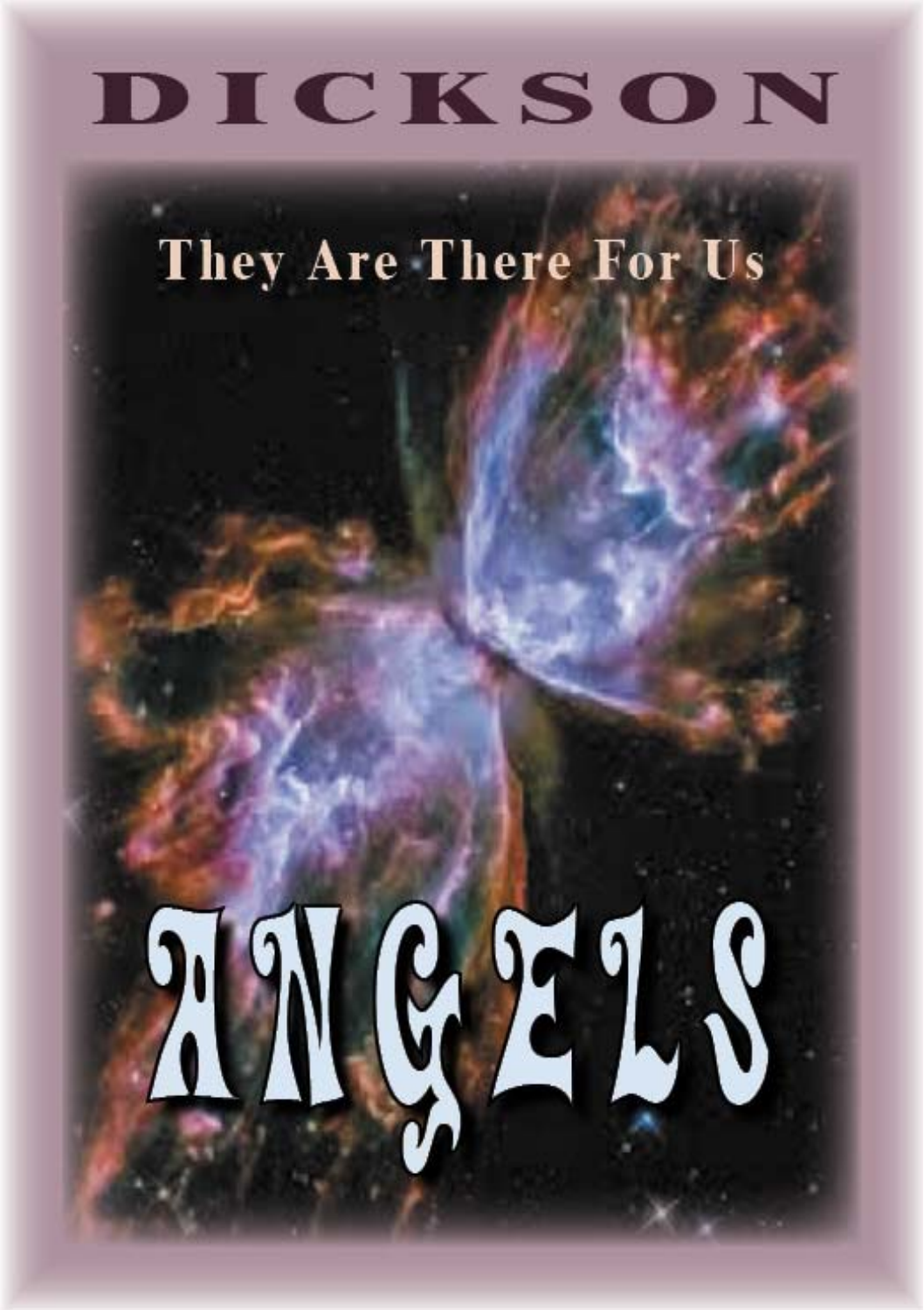# **ANGELS**

**Roger E. Dickson**

# **CONTENTS**

# **Introduction – 3**

**1 –** *Hebrew And Greek Words* **– 6**

**2 –** *Angels In The Old Testament* **– 9**

**3 –** *Angels In The New Testament* **– 23**

**4 –** *Angels With The Early Saints* **– 30**

**Research – 41**

**Abbreviations – 42**

**rdickson@mweb.co.za www.africainternational.org www.blog.africainternational.org Facebook: Africa International.org Philadelphia, Western Cape, South Africa Copyright 1995, 2019, Africa International Missions Scripture quotations from** *New King James Version* **Cover: Picture of a galaxy taken by the Hubble Space Telescope**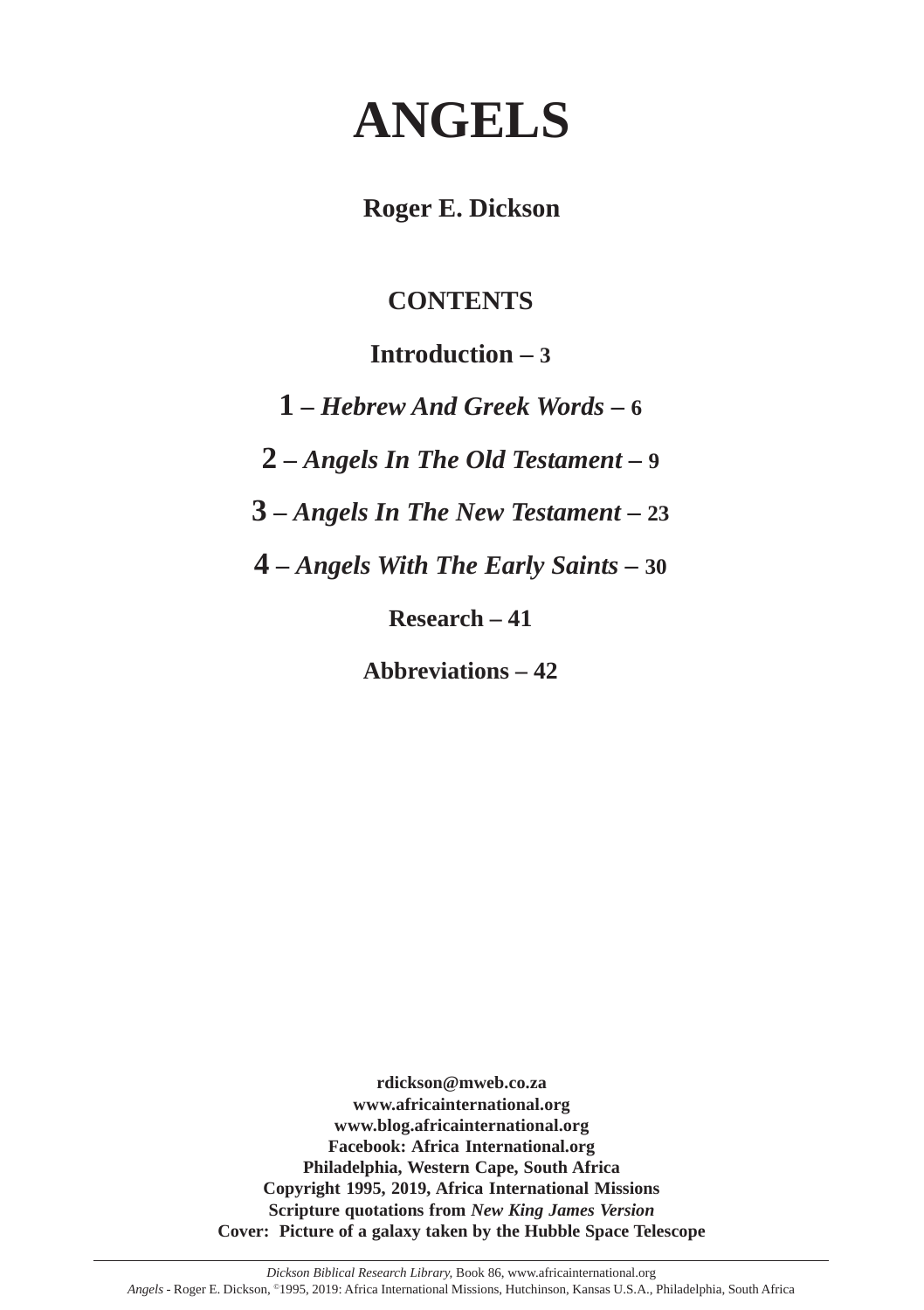# **INTRODUCTION**

One of the most intriguing studies of the Bible is in reference to the existence and ministry of angels. This subject has stimulated the curiosity of Bible students for centuries. In today's religious world, however, there are enough speculations about angels to write books. And many have. We will add to that library. Nevertheless, it is not our intention in this brief book to give any lengthy study of angels, and especially to discuss speculations that are beyond what is revealed on the subject in the Bible. Because there is little revealed on this subject in the Bible, this should not discourage one's beliefs that angels are there, or here, in reference to our lives in this world. We would simply seek to remain with what the Bible actually says on the subject, and from there, walk by faith. We are sure that this is the walk with which our Father is pleased.

We must confess that we have little trust in the theologies of those who have claimed today that they have personally conversed with angels. This is not to say that we do not believe that angels exist. Neither do we mean to say that angels are idle in reference to their work today among the saints of God. And we might add that we cannot deny someone's supposedly personal encounter with one they perceived to be an angel. Such is a personal matter, and a perception that is based on faith. But in view of the fact that the totality of the gospel has already been revealed, and that God is no respecter of persons, we would question any personal conversations that one might claim to have had with an angel today.

We must understand, however, that the Bible teaches that God is not working in a manner today that appeals to our empirical perceptions. If He did so, then He would hinder our walk by faith. On the contrary, therefore, He seeks to build our faith. And truly, we seek to grow in our faith. We believe that God desires that we walk by faith in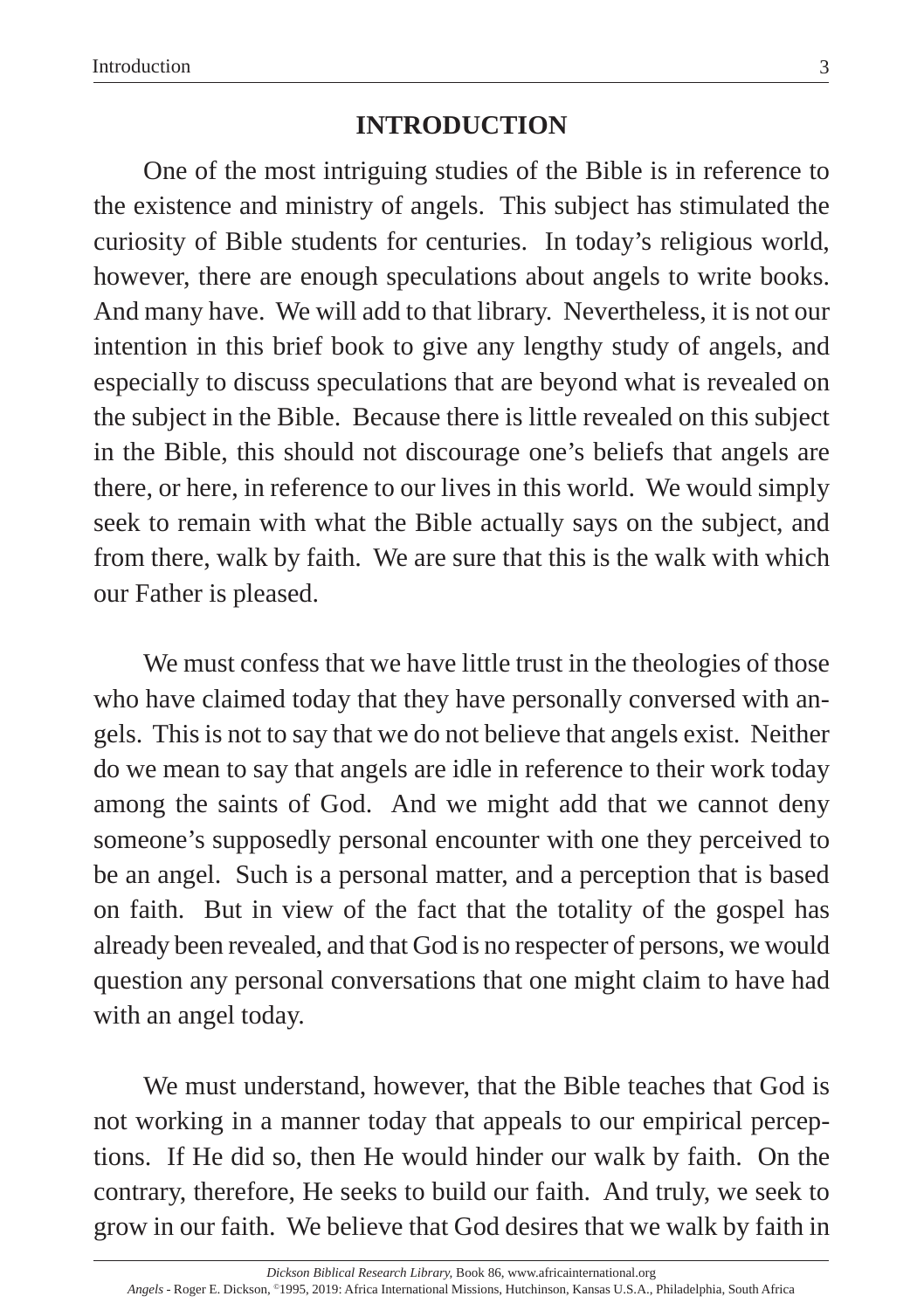order to develop our characters for eternal dwelling. Therefore, those who seek to walk by sight, must guard themselves from conjuring up all sorts of fantasies concerning any close encounters with extraterrestrial beings. Therefore, it is not our purpose here to survey the personal experiences of those who claim to have supposedly encountered an angel. Our task here is simply to understand what the Bible teaches concerning this subject, and thus, understand what the Holy Spirit desires that we know about angels.

We must assume that the inspired Scriptures were written in order to give us a definition of what God feels is essential for our faith. Whatever our beliefs may be concerning the presence and work of angels, or the experiences we may have had, we must allow our understanding of this subject to be directed and defined by the word of God.

One of the first surprises that the Bible student learns about the study of angels is that God used angels to carry out many missions for Him throughout history. This is a surprise simply because there is usually little study of this subject among Bible students. Angels were God's messengers throughout history, and simply because we do not see angels today, does not mean that they are not there. According to what the Bible says, they are there. Angels are present among us, though it is not necessary to personally encounter or hear them (See Hb 13:2). They simply carry on with their God-commissioned ministry at the command of the One who created them.

Angels are doing their intended work as the messengers of God regardless of our full understanding of what they do, or where they are at any time in history. As with studies of the Holy Spirit, we need not understand everything concerning the being and work of angels in order to know that they are doing what God wants them to do. The limitations of our awareness of their presence or their work does not limit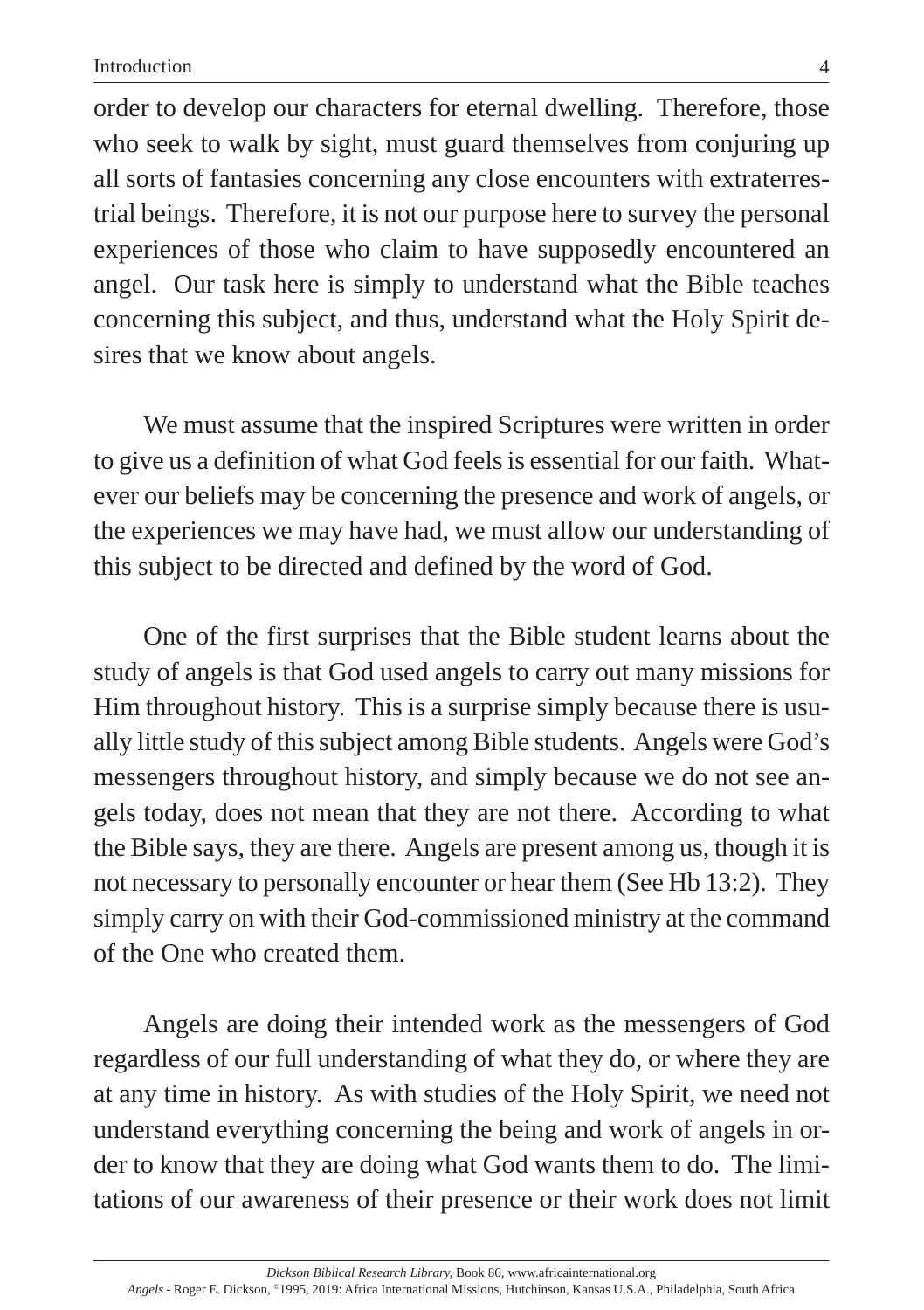what they are doing. Nevertheless, since there is so much in the Bible about their ministry among those on earth, the logical assumption is that they are still here. They are still working for their Creator on behalf of the saints. However, our questions concerning their work at any one time in history must be defined by what we read about their work in the Bible.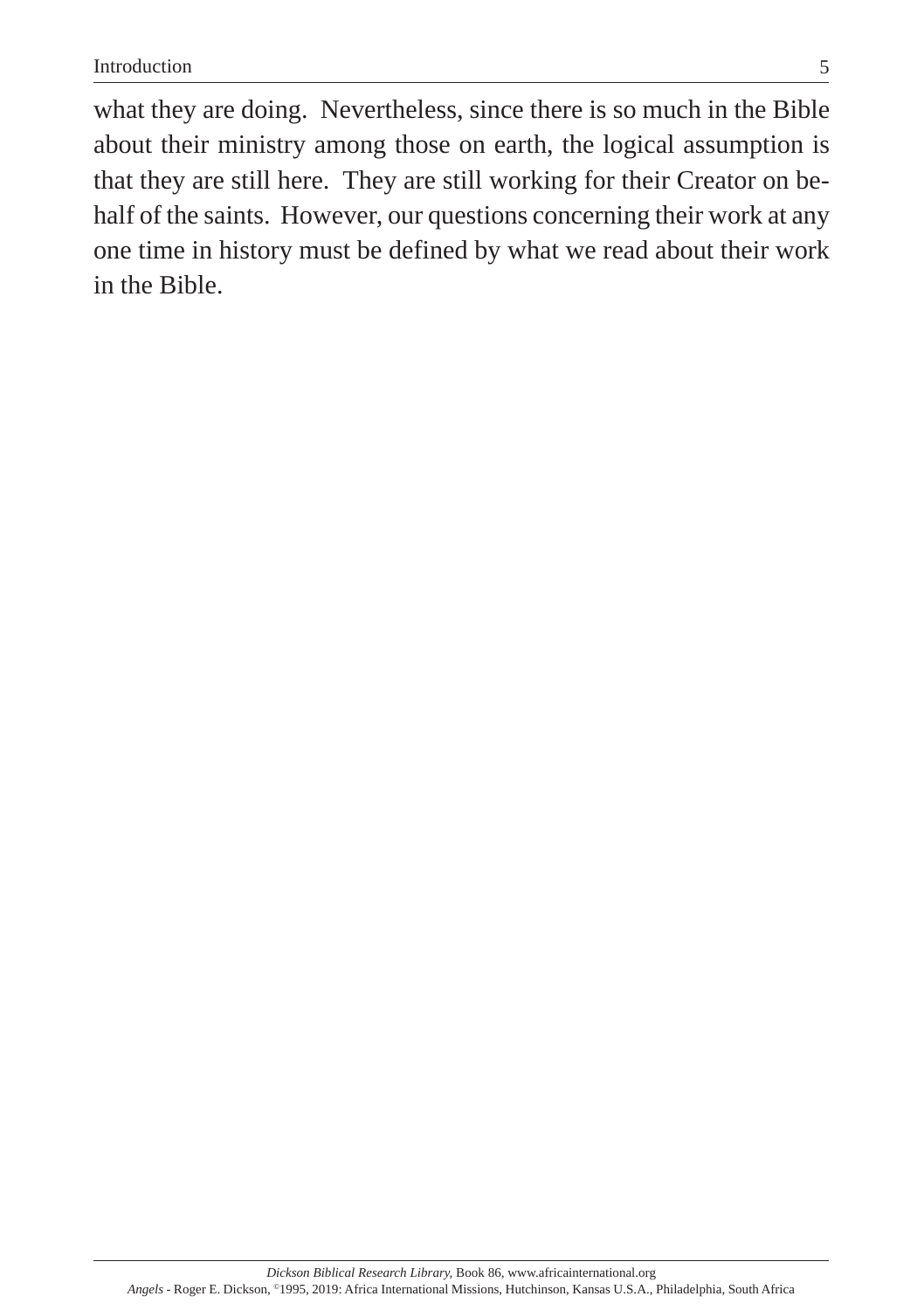# **Chapter 1 HEBREW AND GREEK WORDS**

*Malakh* is the common Hebrew word that is used in the Old Testament for angels. In the New Testament, the Holy Spirit used the word *aggelos.* Both words refer to angels as supernatural beings who were sent forth as messengers on behalf of God. And since they were/are sent forth, we must assume that they are doing what God intends that they do. The common definition of the word *aggelos* is "messenger." Angels were thus messengers of God who worked in order to carry out the will of God (See Jg 6:11-23; 13:3-5).

# **A. Old Testament explanation of angels:**

Both the Hebrew and Greek words that are translated "angel" are also used in reference to designated people who carried His message (See 1 Kg 19:2; Lk 7:24). As God sent forth different individuals to accomplish His work, so He also sent forth angels as His messengers.

When the plural form of *malakh* was used in the Old Testament, reference was to human messengers. However, when the singular form of the word was used, reference was almost always to the divine messengers of God. The plural form of the word was used to refer to the prophet Haggai (Hg 1:13) and to the priests of Israel (Ml 2:7). The word was even used to refer to the one who was to come as the messenger (John, the Baptist) in order to prepare the way for the Messiah (Ml 3:1).

In the Old Testament there are other Hebrew words that refer to angels. These words are translated in English versions with various English words. Depending on the particular version of the Scriptures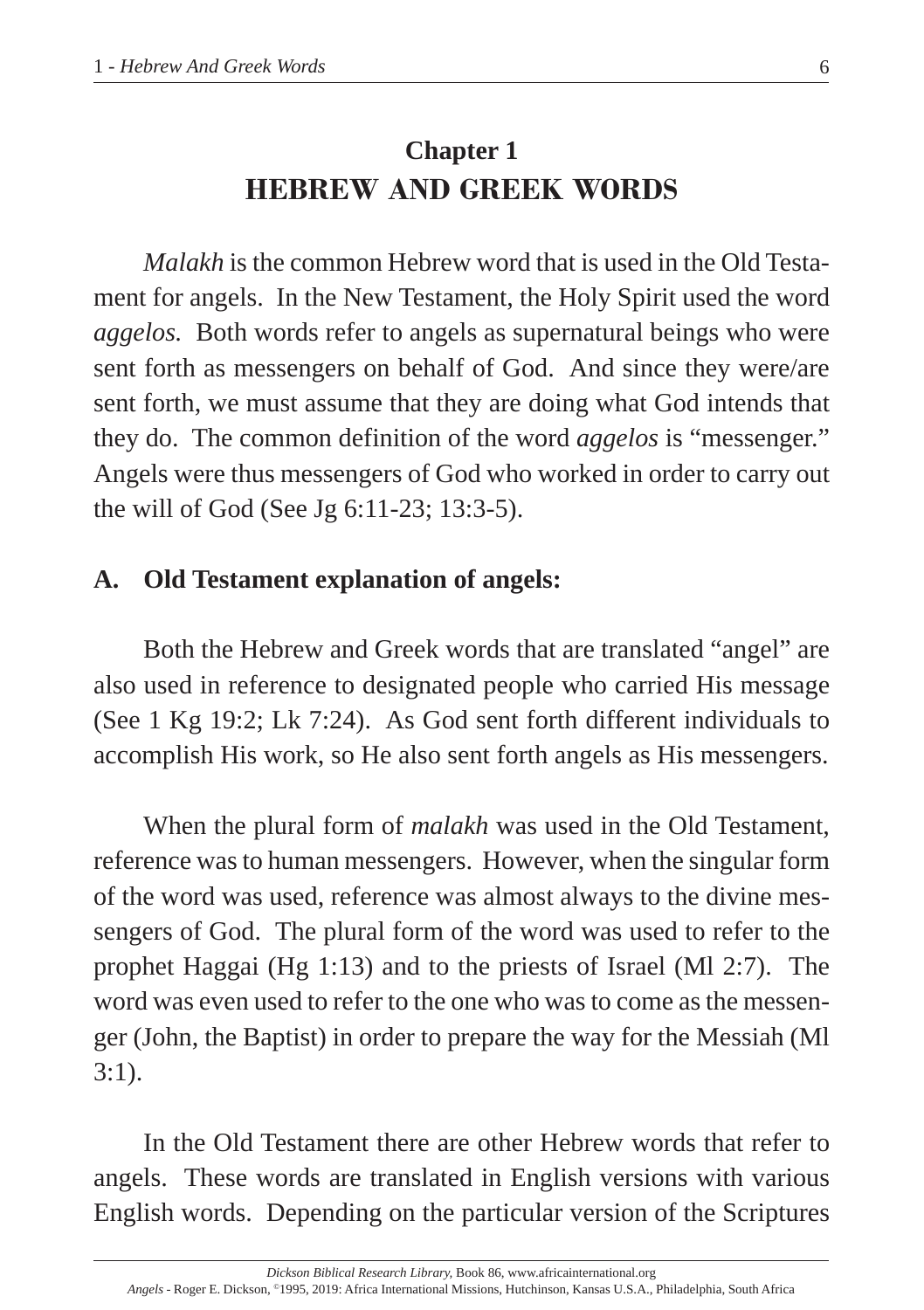that one is using, there will be variations in translation. For example, angels are referred to as "holy ones" (Jb 5:1; Ps 89:5,7; Dn 8:13) and "watchers" (Dn 4:13,17,23). Collectively, they are referred to as a "council" (Ps 89:7), a congregation (Ps 82:1; 89:5), or "hosts." Because there are so many different translations of the Hebrew word that refers to angels in the Old Testament, the context must be the final authority in reference to who is the "messenger" or "angel" about which the text speaks.

The phrase "hosts of heaven" is applied to angels because there are many angels (Dn 7:10). This host of angels is pictured to be standing at the right and left hand of God (1 Kg 22:19). Angels are there to praise continually the name of the Lord (Ps 103:21; 148:1ff). At least we can conclude from their presence before the Lord indicates that they are heavenly beings. Their proper habitation, therefore, is in a heavenly realm. When they were revealed on earth, they were outside their proper realm of existence.

#### **B. New Testament explanation of angels:**

When the word *aggelos* is used in the New Testament in reference to angels, it is often used with a qualifying phrase that identifies their proper habitation. For example, there are "the angels of heaven" (Mt 24:36), or the "heavenly hosts" (Lk 2:13).

References to angels in the New Testament also infer that there is an order or rank among angels. Paul referred to "Michael the archangel" (Jd 9). He also referred to the "voice of the archangel" (1 Th 4:16). It may also be that Paul included angels when he referred to "principalities," "powers," "thrones," and "dominions" in the context of Ephesians 1.

At least Peter had angels in mind when he spoke of the kingship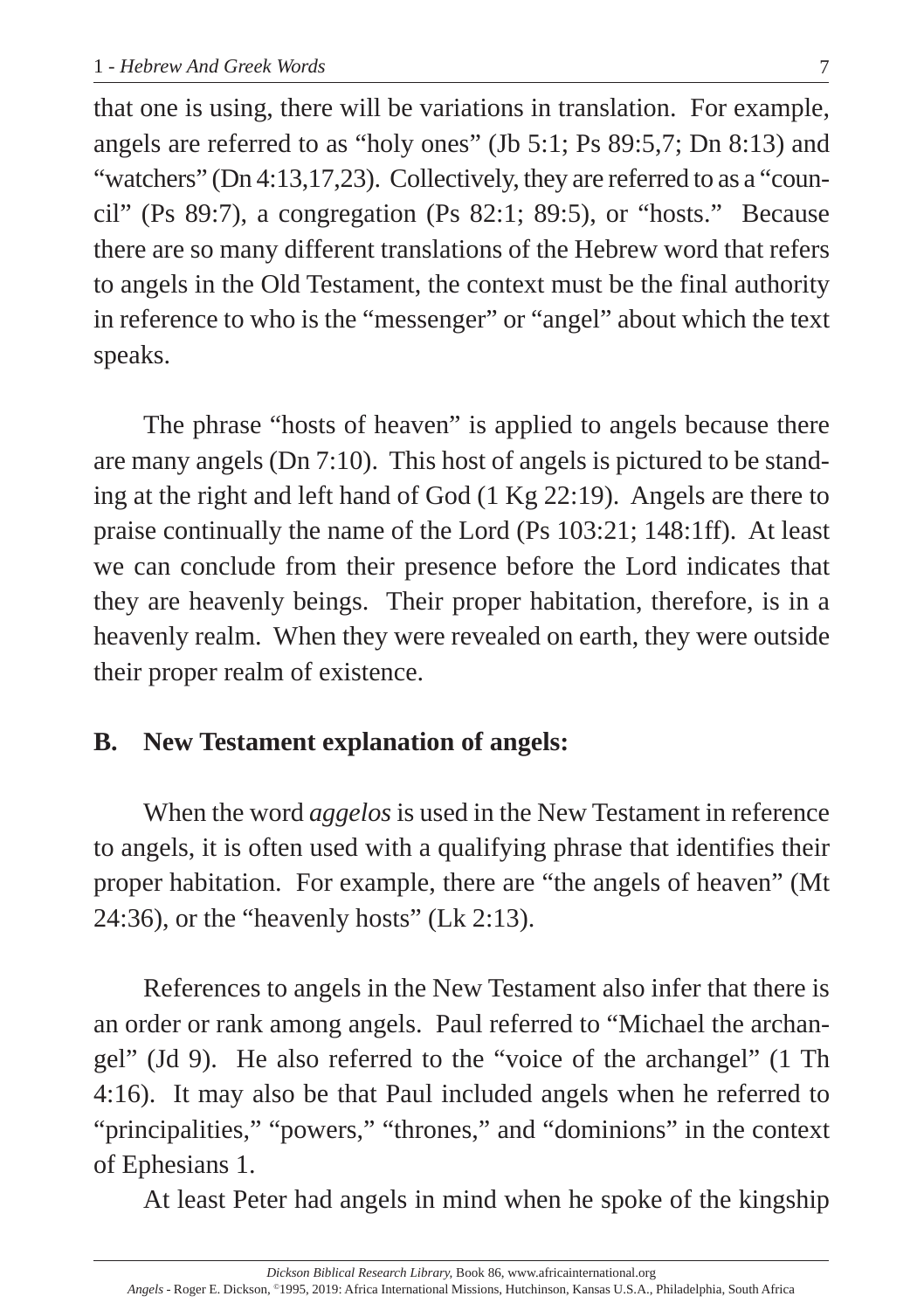and lordship of Jesus over all things. He wrote that Jesus *"has gone into heaven and is at the right hand of God, angels and authorities and powers having been made subject to Him"* (1 Pt 3:22). Though we may not understand all that is involved in the order or rank of angels, we do know that Jesus is presently ruling as head over all angels. Therefore, what work angels have done since the coronation of Jesus, they do on behalf of Jesus who has authority over all things (Mt 28:18; Ep 1:20-23).

Angels do not have the right to function autonomously in reference to their work. They are now under the total control of King Jesus. Wherever they have showed up in history after the gospel coronation of Jesus to the right hand of the Father in heaven, therefore, they have functioned under the mandate of the King of kings and Lord of lords. There never were, nor will be, any angels who have the freedom to roam about at their own will.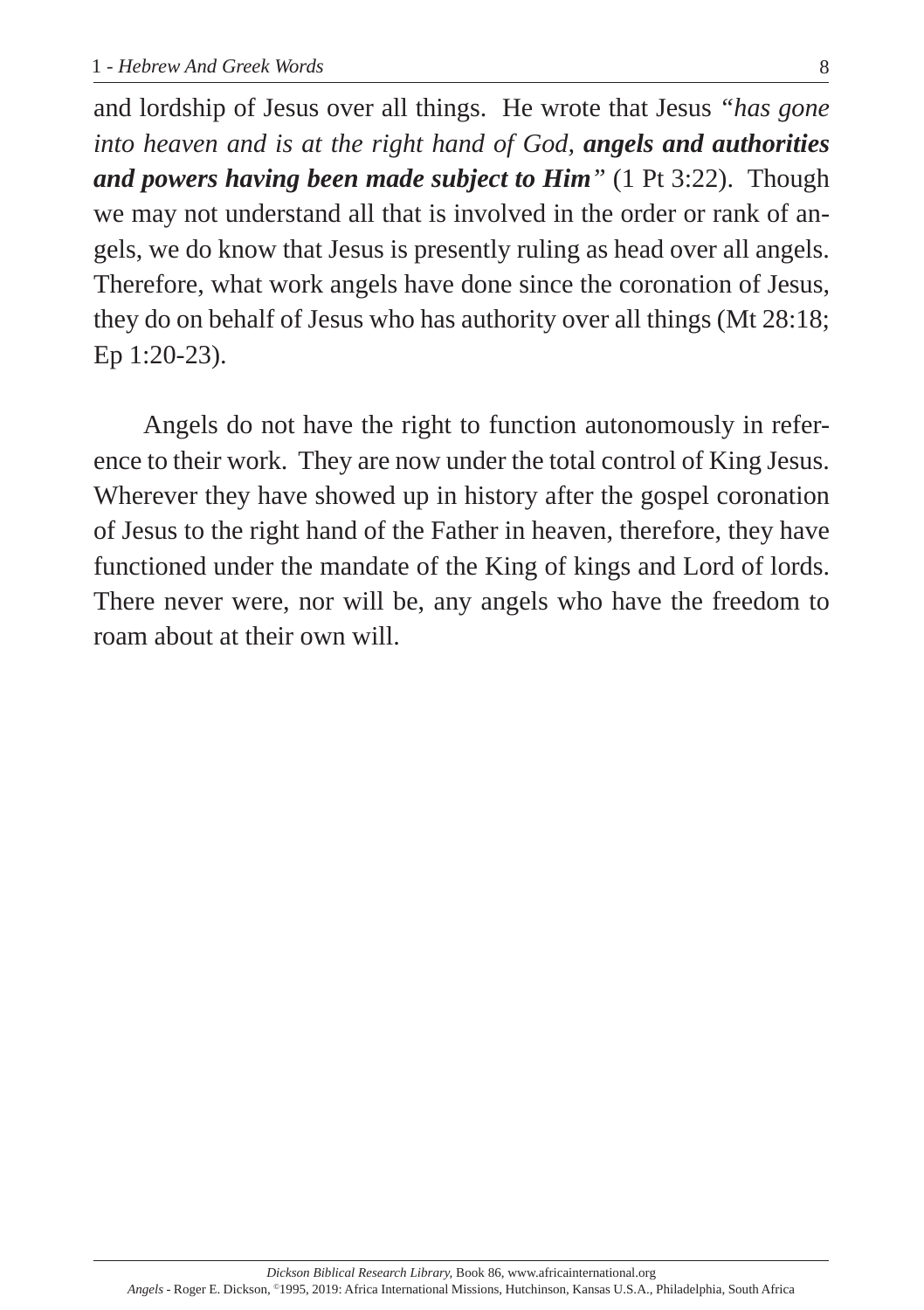# **Chapter 2 ANGELS IN THE OLD TESTAMENT**

There is more in the Old Testament concerning angels than is usually considered. In our efforts to study and understand the work of God through the patriarchs to preserve the seedline of woman for the coming Seed, we often overlook the fact that God worked through His messengers on many occasions in order to bring about the fulfillment of His eternal gospel plan to bring the Seed into the world.

Though the Old Testament does not focus on angels as a primary theology to be studied, angels played a significant part in many unique situations where God was working in order to accomplish His eternal plan to bring the Son of God into the world. In His work, the presence of angels is mentioned as an ordinary manner by which God worked among men. It may simply be because of the length of time, but the predominate work of God through angels took place before the revelation of the gospel. There were centuries of God working through angels in order to bring the Seed of woman into the world. However, because of the expanse of time from creation to incarnation, angels appeared on the scene of history in only a few unique episodes of God's work to accomplish His eternal plan.

Eventually, there occurred the good news of the incarnation of the Son of God on the face of the earth. God used angels to initiate the beginning of the gospel birth of Jesus (Lk 1:8-11,26-28; 2:10,11). Jesus then *"increased in wisdom and stature, and in favor with God and man"* (Lk 2:52). And then when He was about thirty, *"Jesus went about all Galilee, teaching in their synagogues and preaching the gospel of the kingdom, and healing all kinds of sickness and all kinds of diseases among the people"* (Mt 4:23).

God initially worked through the miraculous work of Jesus and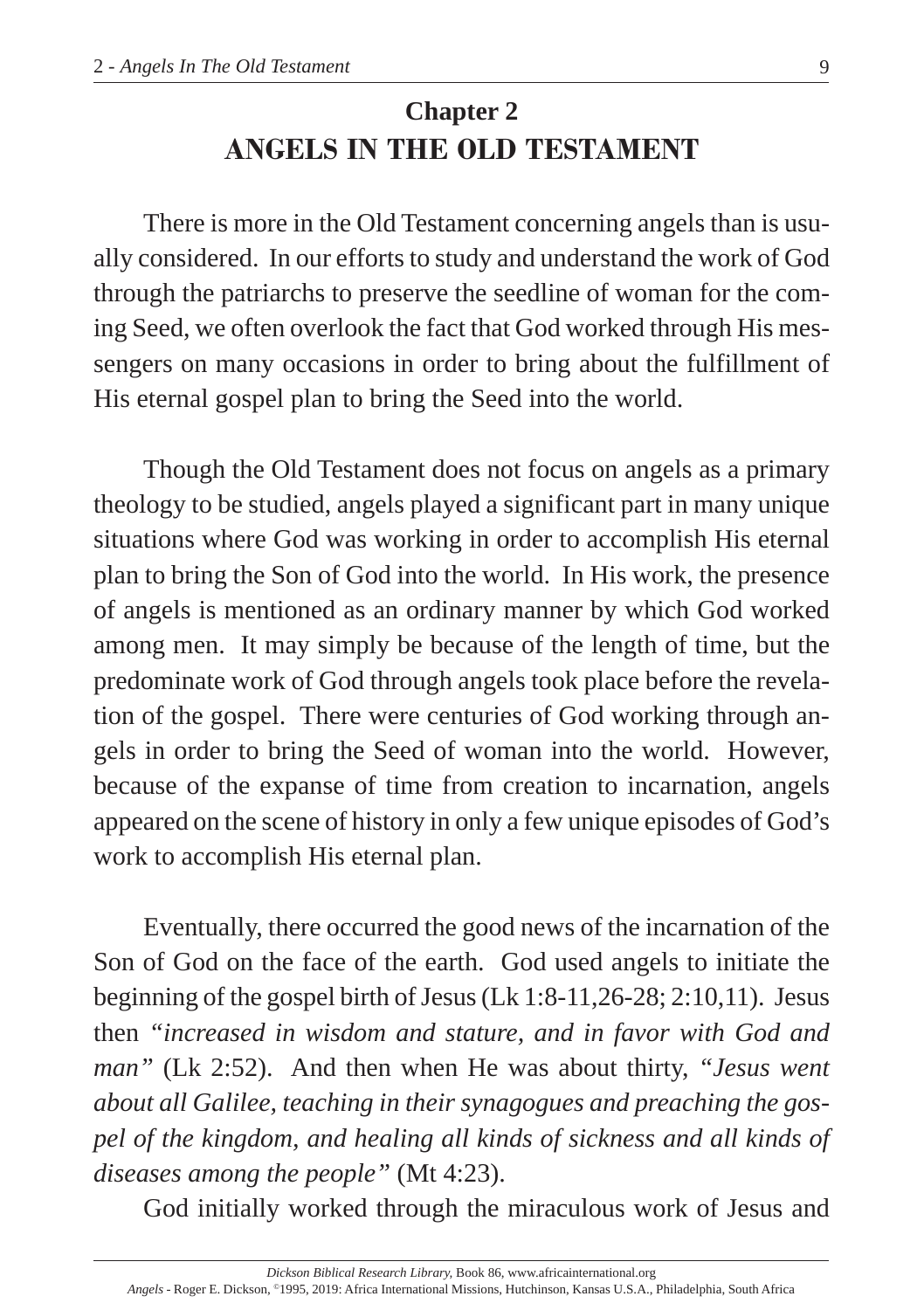the early disciples in order to confirm the message and messengers of the gospel (Mk 16:20; Hb 2:4). Since all revelation concerning the gospel has now been revealed through the inspired word of God (2 Tm 3:16,17), God does not need to work openly through angels. He does not need to do so because everyone now has the opportunity to hear and respond to the gospel of His Son that is revealed in the word of God.

# **A. Angels were present at the time of creation.**

In order to understand the work of angels to carry out the redemptive plan of God in this world, we must journey back before this world existed. Our information concerning the earthly mission of angels, therefore, begins before the creation of the world. When the earth was created into existence, there were angels already in existence, and ready for the commissioning of God. In order to bring about this eventual incarnation into this material world, God, the Son, first created angels, and then all things. Paul wrote,

*"For by Him all things were created that are in heaven and that are on earth, visible and invisible, whether thrones or dominions or principalities or powers. All things were created through Him and for Him"* (Cl 1:16).

Angels would fall under the category of things **invisible**. Therefore, in the work of creation, God the Son created angels. The origin of Satan would also fall under the category of those "invisible" beings that were created. However, Satan was not created as the evil one we come across in the Garden of Eden. He was a created angel who eventually rebelled against the authority of God some time before the Garden of Eden temptation. He is truly a "fallen angel." Nevertheless, his origin was included in the creation of all things by God the Son.

Though John revealed the visions of Revelation with striking cryptic symbols, we could assume that through the Spirit he gave some expla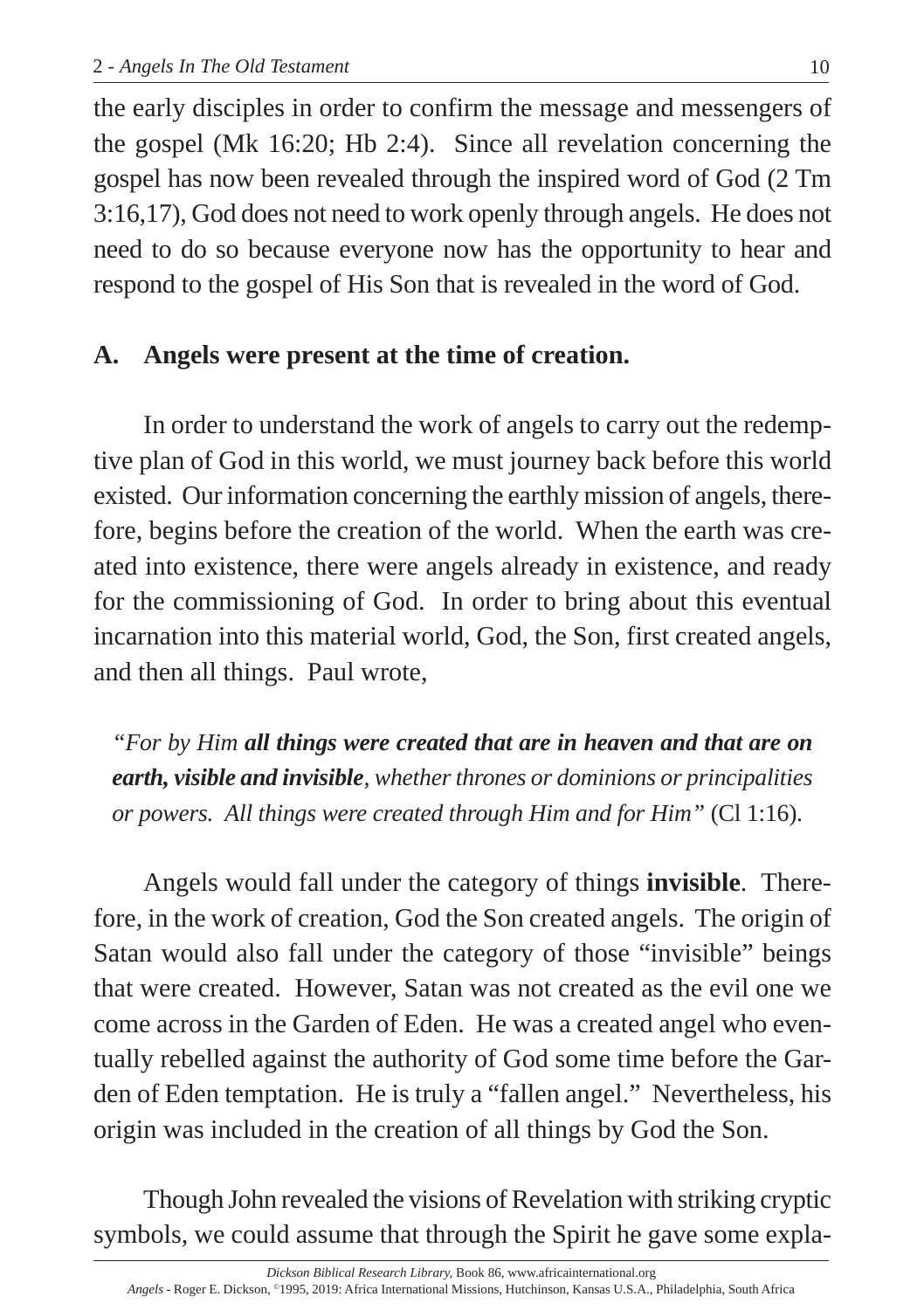nation concerning the fall of Satan in the following statement:

*Now there was war in heaven. Michael and his angels fought against the dragon. And the dragon and his angels fought, but did not prevail, nor was a place found for them any longer in heaven. Then the great dragon was cast out, that old serpent called the devil and Satan, who deceives the whole world. He was cast out to the earth, and his angels were cast out with him* (Rv 12:7-9).

Since Satan and his angels gave up their proper habitation in heavenly places (2 Pt 2:4; Jd 6), and Satan himself was present at the time of the temptation in the Garden of Eden, then we must assume that angels were in existence before the serpent showed up in the Garden of Eden. Their creation took place before the temptation event in the Garden.

Sometime after their creation, Satan and his heavenly hosts evidently rebelled, and subsequently, they were all cast down from their original heavenly environment. Therefore, we would conclude that all angelic beings were in existence before the Garden of Eden. However, Satan and his demons were cast out of the heavenly environment sometime after their creation, but before the temptation of the Garden.

The Psalmist referred to the angels of God being present at the time of creation (Ps 148:2,5). Because they were in existence at the time of creation, angels subsequently rejoiced over the creation of all things (Jb 38:7). However, after the creation and before the Garden of Edan event, they were cast down.

Some have assumed that reference was made to angels in Genesis 6:1,2 when the following statement was made concerning the "sons of God":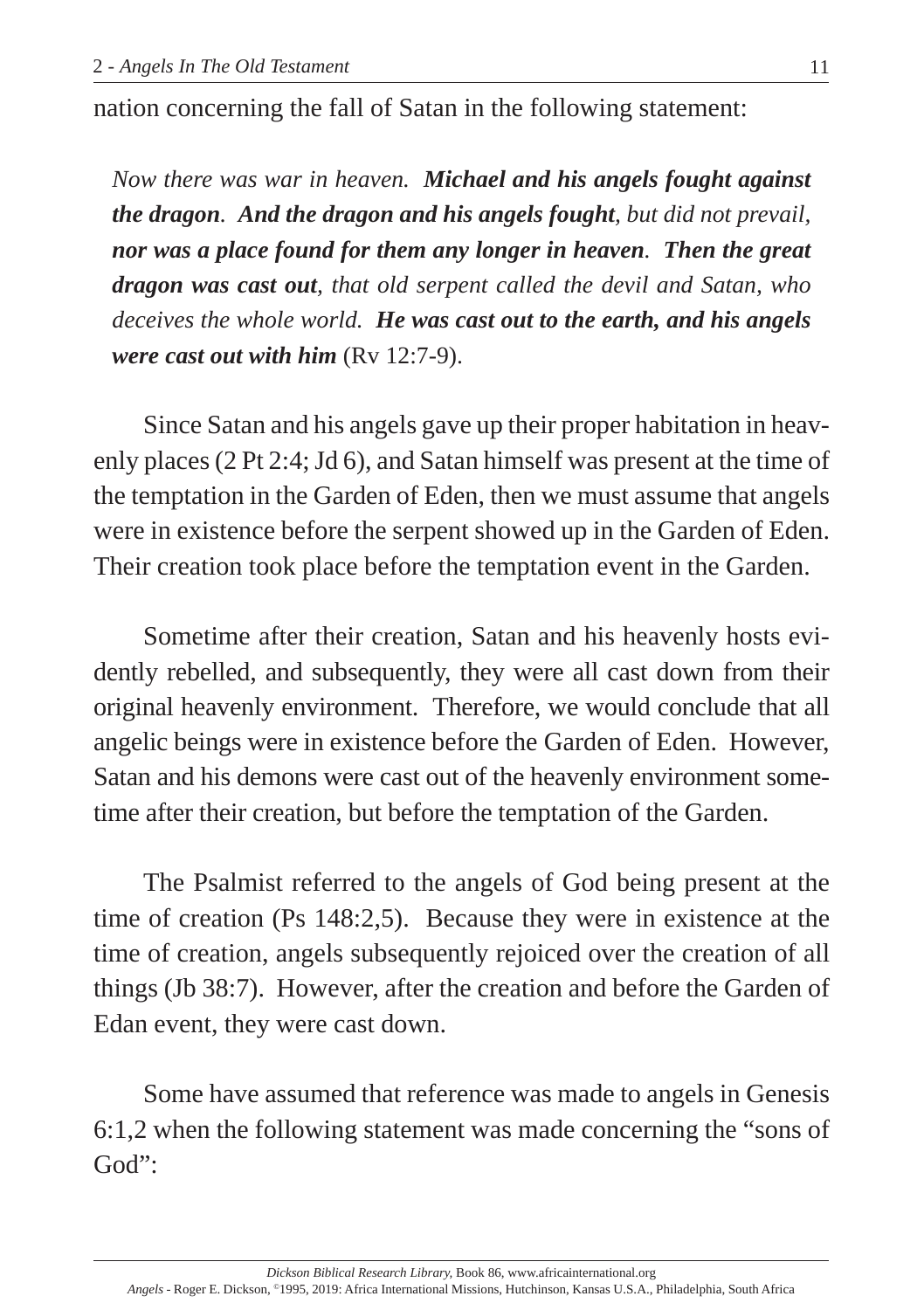*Now it came to pass, when men began to multiply on the face of the earth, and daughters were born to them, that the sons of God saw the daughters of men, that they were beautiful; and they took wives for themselves of all whom they chose* (Gn 6:1,2).

It is believed by some that in the preceding Genesis 6:1,2 statement, Moses referred to women of this world marrying the "sons of God" who were angels. However, it is unlikely that this is the correct interpretation of this historical statement. Since angels have no gender, and thus no sex of either male or female, then the statement would not refer to women of this world marrying angelic beings who have no sex. This agrees with Jesus' statement concerning angels: "*For when they rise from the dead, they neither marry nor are given in marriage. But they are as the angels who are in heaven"* (Mk 12:25).

Angels never married, nor were given in marriage, simply because they have no sexual orientation. The purpose of the sexual orientation of man and woman from the beginning was for the purpose of multiplying and populating the world. But this was never the purpose of angels. They were never given the right to multiply and populate the world with angels.

The correct interpretation of the Genesis 6:1,2 statement would be that those who were in a covenant relationship with God ("sons of God") were marrying unrighteous people ("daughters of men"). It was simply the case of believers marrying unbelievers, and thus, the virus of wickedness increased on the face of the earth as the unrighteousness of the wicked overcame the good of the righteous. The context of Genesis 6:1,2 is explained in Genesis 6:5: *"God saw that the wickedness of man was great on the earth, and that every imagination of the thoughts of his heart was only evil continually."*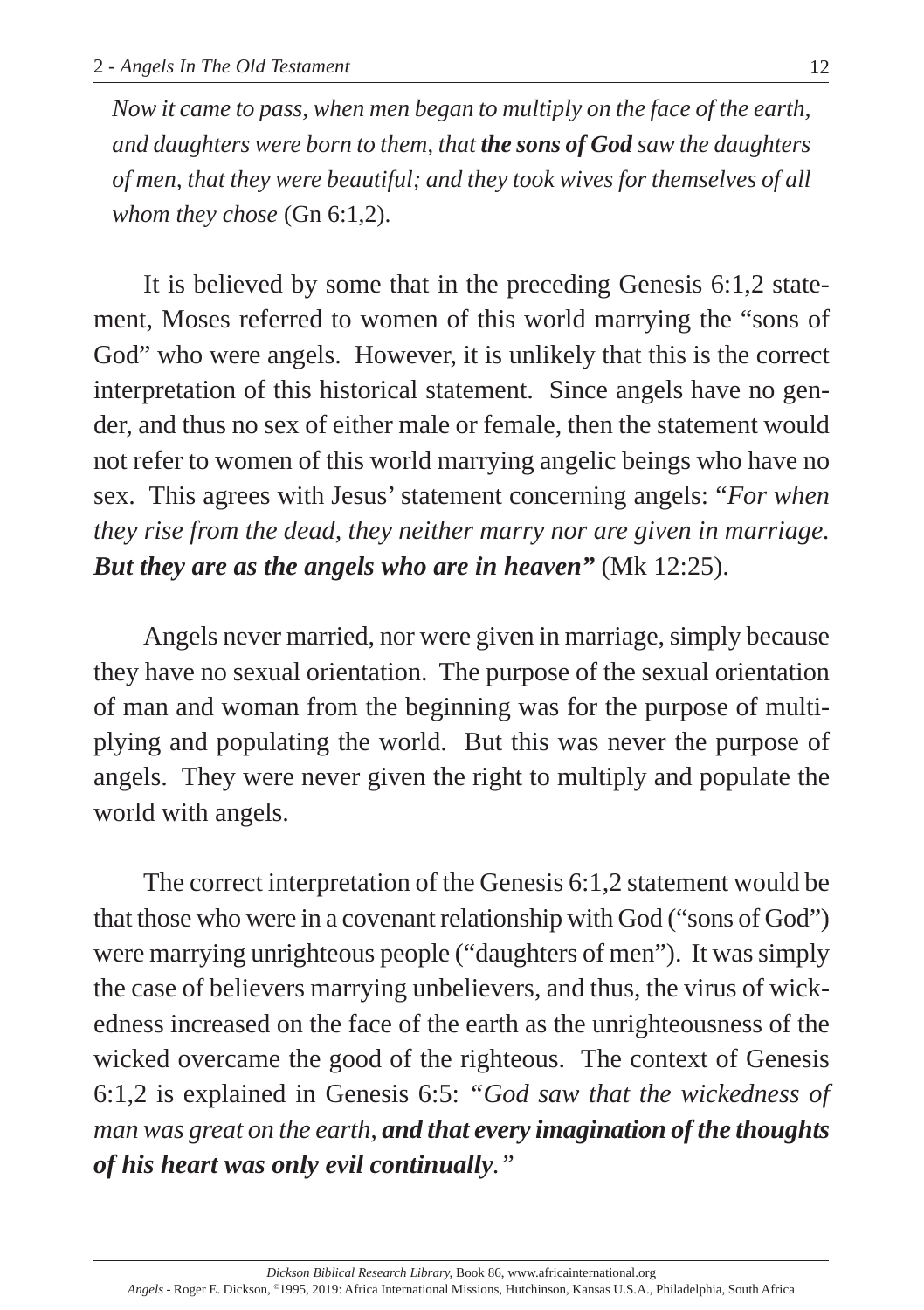# **B. The nature of angels.**

We know little of the nature, or even the character, of angels. Little is revealed in the Old Testament about these mysterious beings who were sent into this world on missions from God. Nevertheless, there are enough statements in Scripture that give us some hints about their nature and character that stimulate our imagination.

When angels were allowed to appear to man, they came in the form of men (Gn 18:2,16; Ez 9:2). There is a possible reference to an angel who appeared as such to the women in Zechariah 5.

Since angels were created with the right to make free-moral choices, Job 15:15 states that God does not put His trust in His holy ones (angels). In other words, our trust is in God, not in His angelic messengers, for His messengers must function in total subjection to the purpose for which they were created. Whether correct or not, since Eliphaz's argument in reference to angels is correct, *"Behold, He puts no trust in His saints* [angels]*,"* then certainly God will not put His trust in man (Jb 4:18).

God would not put His trust in angels simply because angels receive their commission from God, the One in whom we must put our trust. The point is that angels work in obedience to the will of God. Since they have no indigenous authority as free-moral beings, we must assume, because of the rebellion of Satan, that angels were given some free-moral choices. Though Satan and his angels could choose, neither he nor his angels have any indigenous power over the created world. They have only that which God allows them to exercise. This fact was brought out in the case where Satan sought to tempt Job. Before he could do such, he had to ask permission from God (Jb 1:6-12).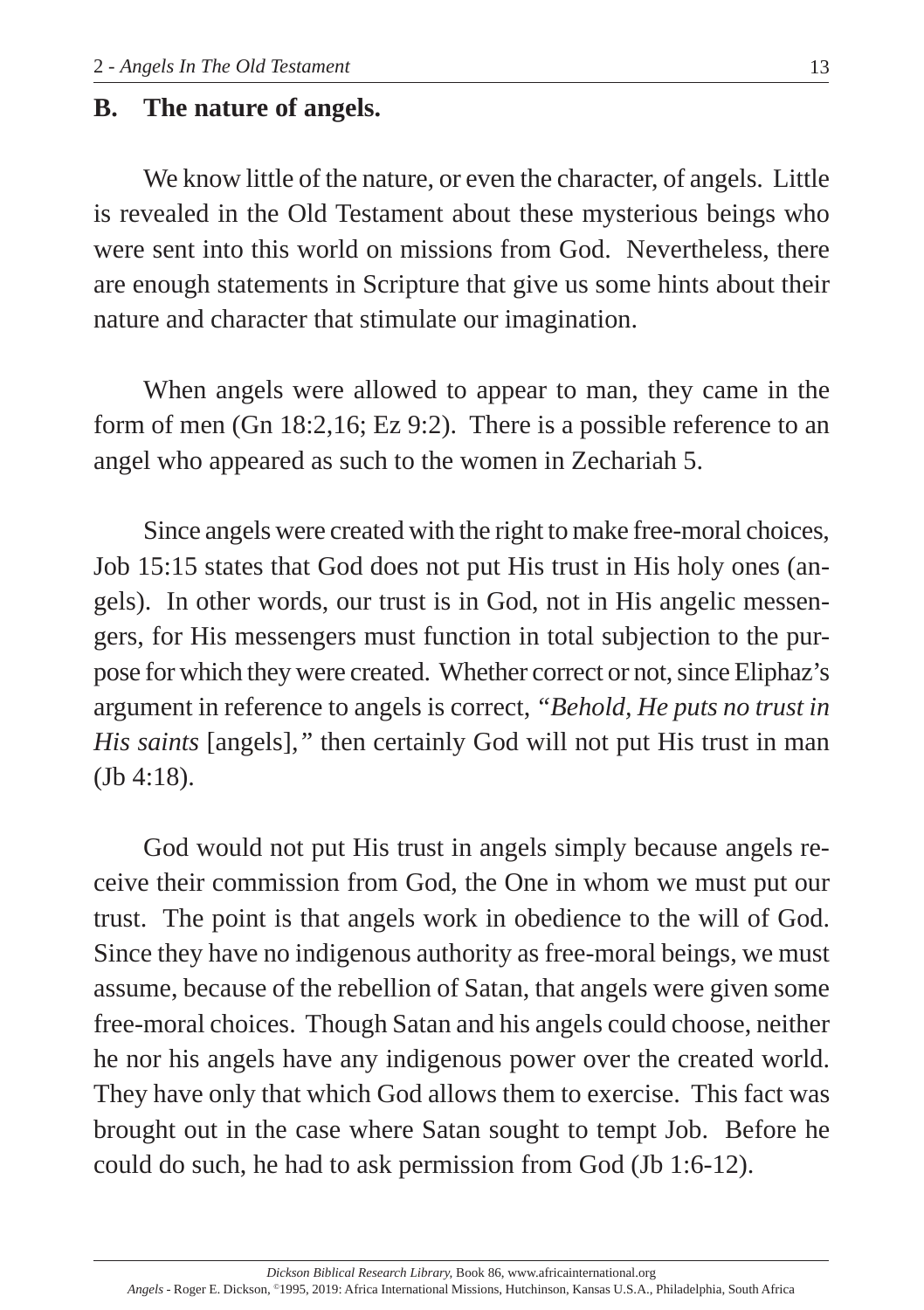There are no references in the Bible to angels having halos or wings. The concept of winged angels possibly came from the "flying" angel of Revelation 14:6 and Zechariah 5 (See Dn 9:21). Therefore, we must not allow our concept of angels to be determined by the fine artwork of those who have portrayed on canvas their understanding of these heavenly beings.

The appearance of angels was beheld by man, but we must question whether there was a real incarnation of angels into the flesh of man. At least, the incarnation of Jesus was based on the fact that God in spirit (Jn 4:24) came in the flesh of man (Jn 1:14; Ph 2:5-8). We could argue that if angels were actually the incarnation of heavenly beings into the flesh of man, this would certainly marginalize the true incarnation of the Son of God.

One of the major teachings of the apostate gnostics of the second century was that Jesus was only the last in a series of digressive emanations from God. This gnostic teaching was based on a truth that in God there is no darkness (1 Jn 1:5). So the gnostics assumed that God, who is all good, could not connect with the material world that was supposedly all evil. The gnostics assumed, therefore, that there had to be a digression of angelic beings from God who would eventually come into the evil material world. The last of this series of emanations was supposedly Jesus. He could come into the world because He was the final digression from God.

The emanation of "Jesus" supposedly digressed so far away from God that He could be "the son of God" in the darkness of this world. Because this emanation digressed so far from God who is good, that he became spiritually dysfunctional, and thus could identify with the evil of the world. This gnostic fantasy destroys the gospel of the incarnation of the Son of God. Therefore, if we assume that angels were an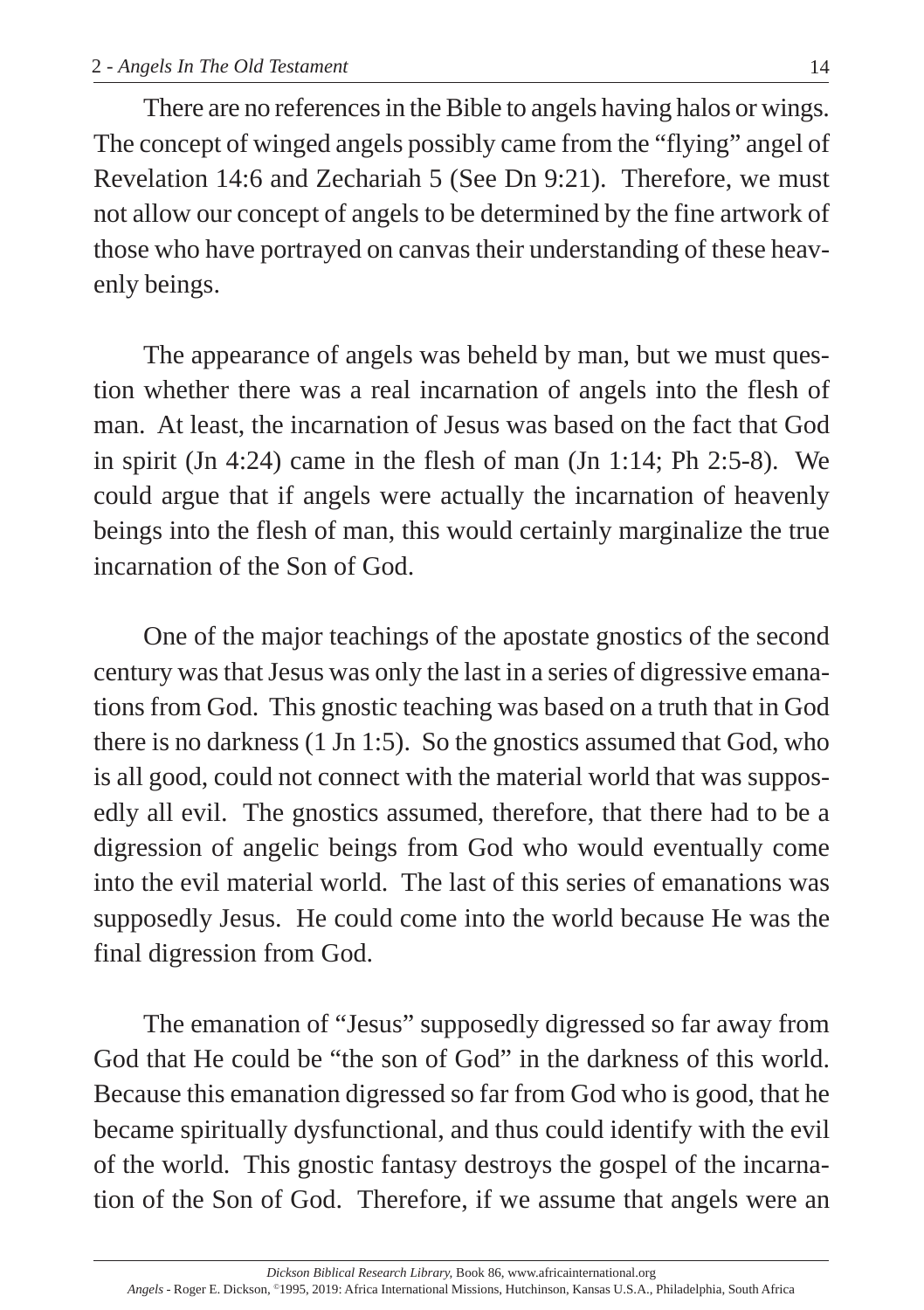incarnation, then we are moving closer into a theology that rubs shoulders with the theology of the gnostics.

It would be better to understand that angels were visionary beings who appeared in the form of men. They could interact with humans, but their "human form," whatever it was, was not permanent. Even if we assume that they appeared in the flesh of man, we must not assume that they were an incarnation as the Son of God.

The difference between an angel in the appearance of a man, and the Son of God as the incarnation of God, is that one was formerly eternal in the spirit (Jn 4:24), but the other was the creation of the eternal Spirit (Cl 1:16). Incarnation, therefore, would apply only to the gospel of the eternal Son of God, not angels. The incarnation of the Son of God was something that He personally chose to do, not something He was commissioned to do as angels are commissioned. Paul revealed this in the following statement: *"He made Himself of no reputation, taking the form of a bondservant and being made in the likeness of men"* (Ph 2:7).

# **C. Angels carried out the will of God.**

On several occasions, angels are pictured to be carrying out missions of destruction in the affairs of man. In this sense, they were angels of destruction (See 1 Sm 16:14; Ps 78:49). The warlike work of angels is portrayed in the word "hosts" (See Gn 32:1ff; Ja 5:13-15; 1 Kg 22:19; 2 Kg 6:17). They are the "hosts" of God who stand ready to carry out the work of God against His enemies. They even stand ready to carry out God's work in reference to the unfortunate decisions of His people. For example, when David numbered Israel in violation of the will of God, an angel destroyed many in Israel with a pestilence.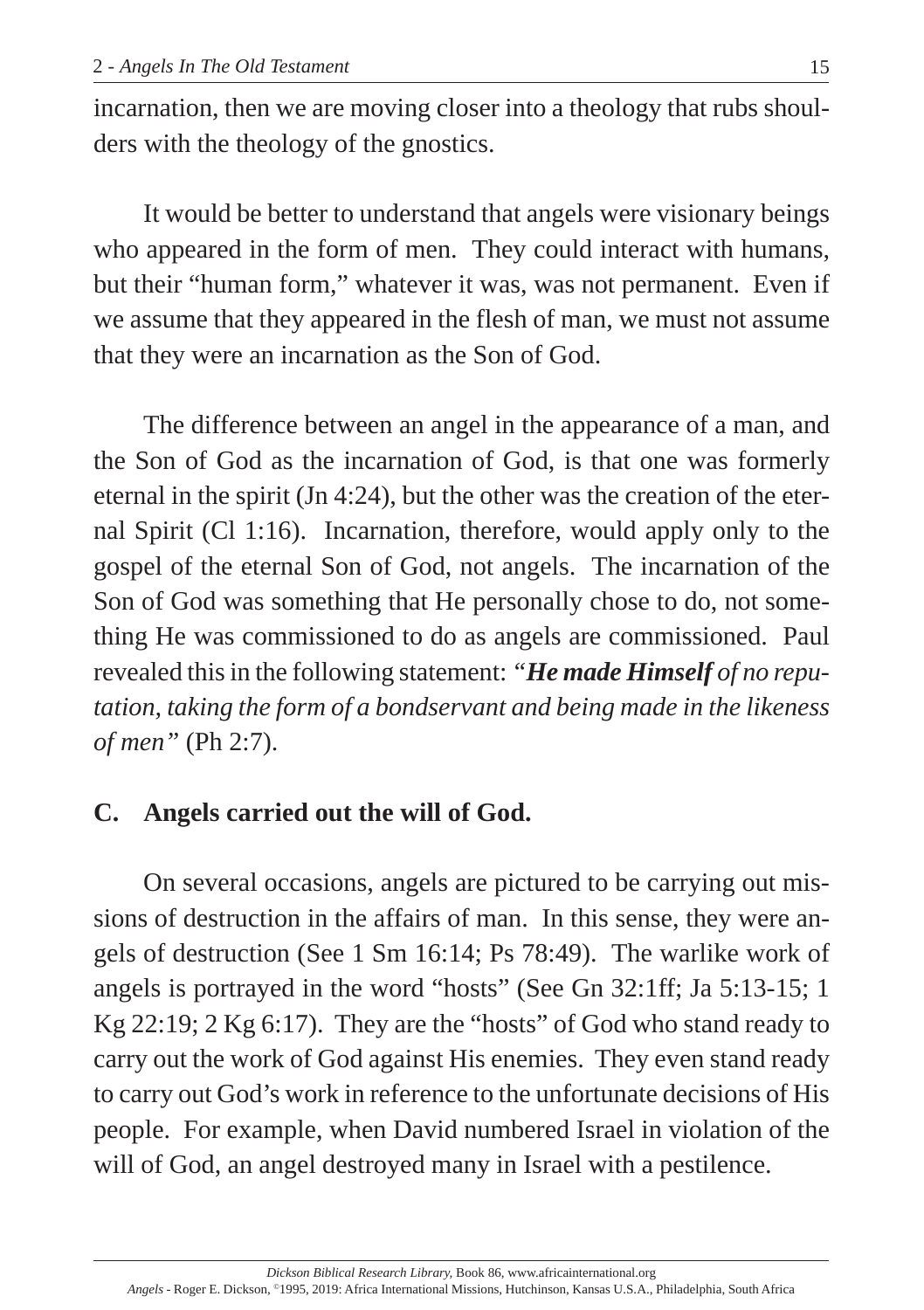*And when the angel stretched out His hand over Jerusalem to destroy it, the Lord relented from the destruction, and said to the angel who was destroying the people, "It is enough; now restrain your hand"* (2 Sm 24:16).

An angel was also sent to destroy Sodom and Gomorrah (Gn 19:13). When the Assyrian army surrounded Jerusalem, an angel of the Lord came in the night and killed 185,000 Assyrian soldiers.

*And it came to pass on a certain night that the angel of the Lord went out, and killed in the camp of the Assyrians one hundred and eighty-five thousand; and when people arose early in the morning, there were the corpses*—*all dead* (2 Kg 19:35).

The reason for this destruction was in the fact that the Assyrians were on the verge of wiping out the nation of Israel, through whom God had planned to bring the Savior into the world (See Gn 12:1-4). Since their intentions were totally against the work of God in history through Israel, the army of the Assyrians had to be terminated.

Another case of the destructive ministry of angels is identified in the prophetic visions of Ezekiel. Ezekiel heard the command that six angels were commissioned to destroy the wicked of the city of Jerusalem (Ez 9:1-7).

From the few cases of history that are recorded in the Old Testament concerning the destructive missions of angels, it is clearly evident that angels carried out destructive missions in order to accomplish the goals that God wanted to accomplish through Israel and certain individuals. We would deduct from this mission of angels that they were created and sent forth in order to implement and preserve the eternal plan of God to bring the Savior into the world. And since the Savior came into the world for us, then we must conclude that the de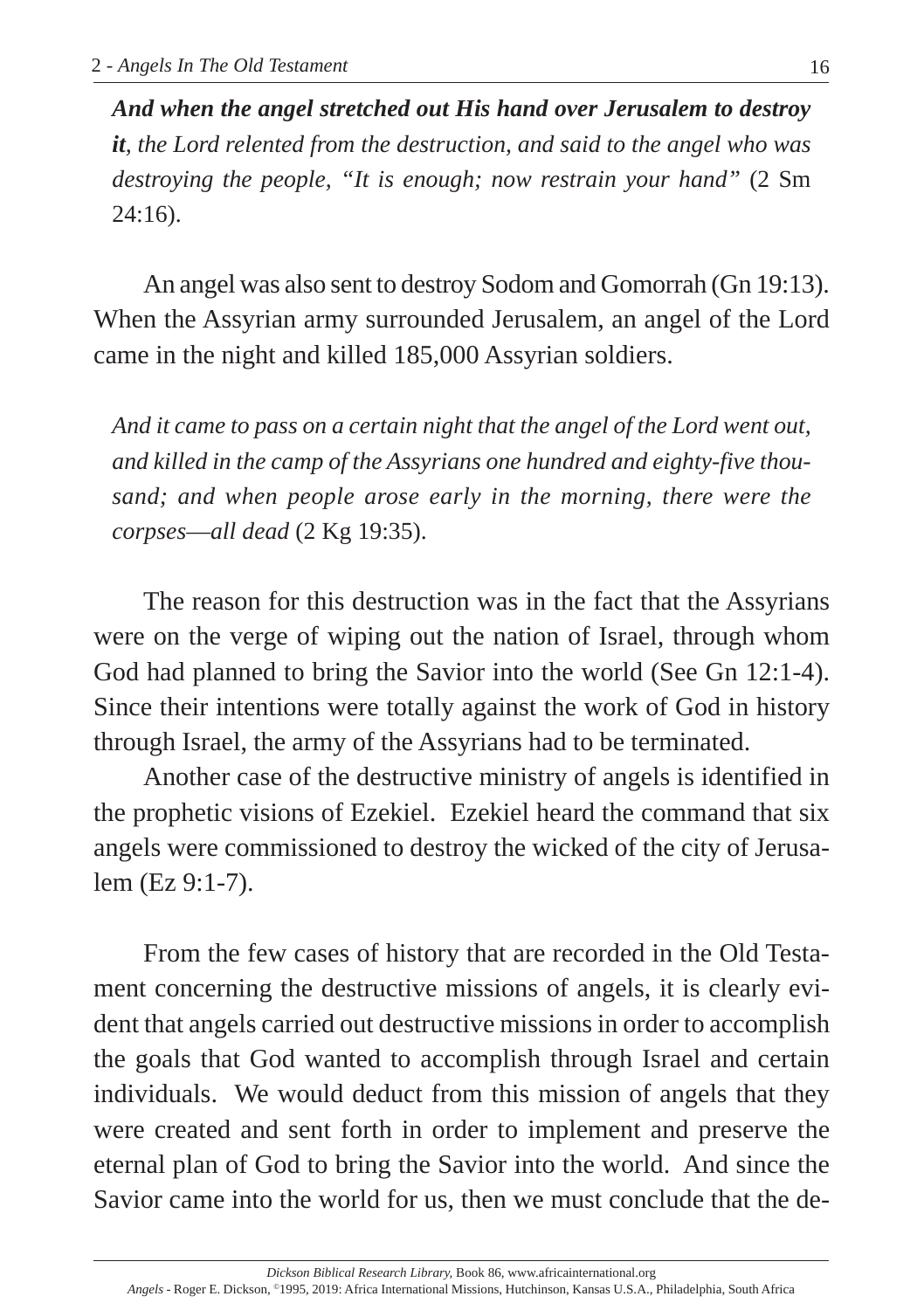structive work of angels that are recorded in the Old Testament was for the purpose of our eternal salvation.

Angels also functioned in the Old Testament era in order to carry out many constructive works, most of which had positive results. While on Mount Sinai, the Sinai law was evidently given through the ministry of angels. Stephen spoke of this ministry: *"... you* [Jews] *who have received the* [Sinai law] *by the direction of angels"* (At 7:53; See Gl 3:19; Hb 2:2). Other examples include the angel who appeared to Jacob in a dream (Gn 28:12; 31:11). In order to divert Balaam, an angel once appeared to the donkey on which Balaam rode (Nm 22:22-41). In this particular case, it seems that the donkey saw the angel, but Balaam did not, arguing the point that the appearance of angels was not the incarnation of angelic beings in the flesh of man.

There was also the angel who interpreted a vision that was given to the prophet Daniel (Dn 10:5). Another angel also interpreted a vision that was given to King Belshazzar (Dn 7:16). On other occasions, Gabriel interpreted visions and dreams for Daniel (Dn 8:15ff; 9:21). In these cases, angels were functioning on behalf of God to enlighten men on earth concerning His work among men.

In the book of Daniel reference is also made to Michael who is described as "one of the chief princes," "the great prince who stands for the children of your people," and "your prince" (Dn 10:13,21;12:1). Reference is also made to the "prince (commander) of the host" of God in Joshua 5:14. This is undoubtedly a reference to Michael, the archangel. In some way, therefore, Michael functions as the "prince" of angels in his relationship with all other angelic beings. We have no doubt that this is true, and thus, there is a rank of authority among angels that was designated by the One who created all angels (See Cl 1:16).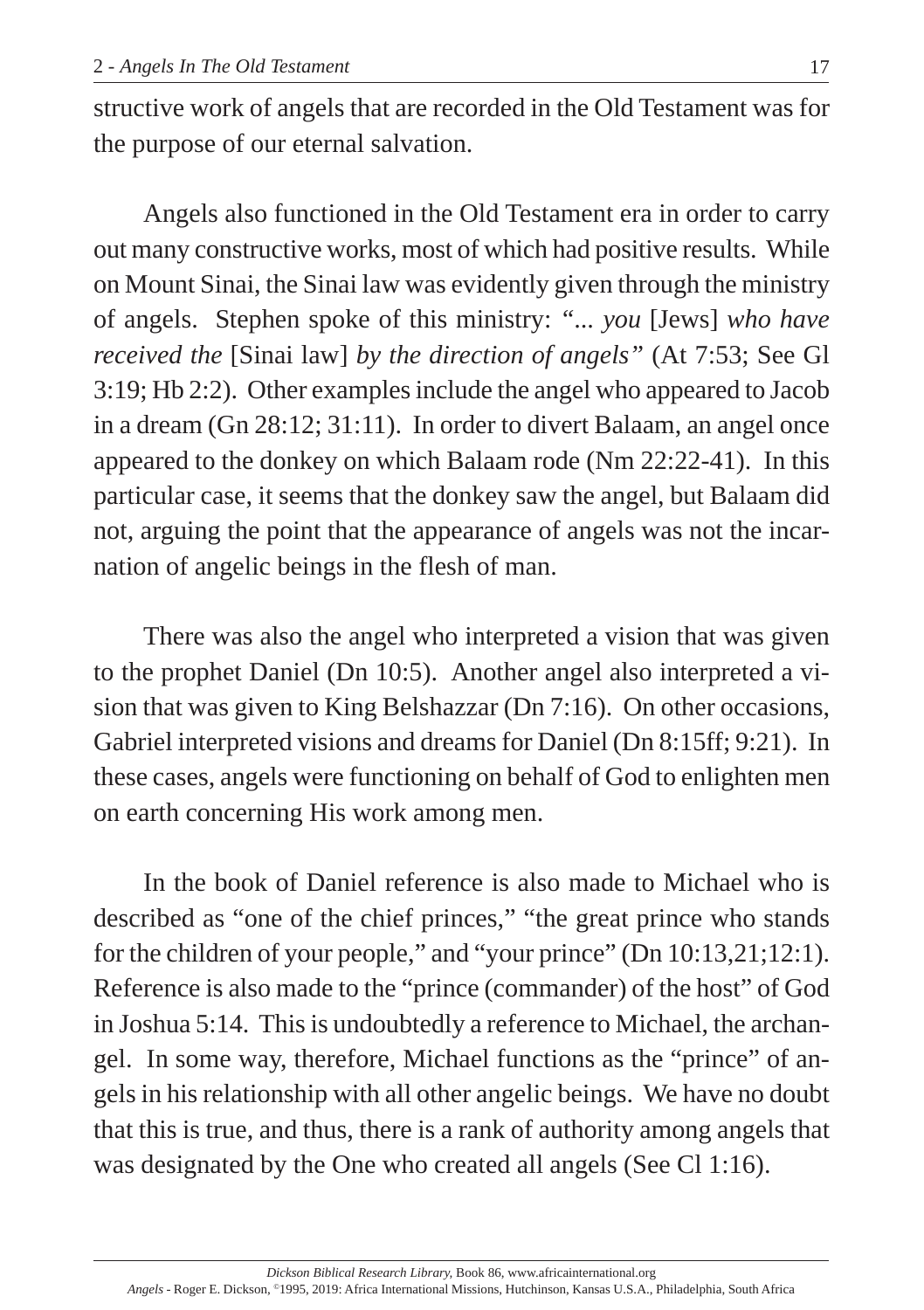It is significant to note under this point that at one time in the spirit world there was an argument between Michael the archangel and Satan (Jd 9). The argument was over what should be done with the body of Moses. Satan surely wanted it to be preserved and presented in some mausoleum where it would eventually be worshiped by the Jews. Such has been done throughout history when iconic leaders died. So in order to prevent this, the Holy Spirit informed us that Michael contended with Satan over the body of Moses.

The end of this story revealed the submissive spirit of Michael. He chose not to contend with Satan, but submitted to the authority of the Lord. He subsequently turned the matter over to the Lord, who in turn, buried the body of Moses in an unknown location (Dt 34:5,6). The incident not only revealed the submissive spirit of Michael, but it also revealed the rebellious spirit of the Chief of demons and his demonic angels.

# **D. The "Angel of God" works on behalf of God.**

On several occasions throughout the history of Israel, there appeared a messenger from God who was referred to as the "Angel of the Lord," or "Angel of God." Some biblical interpreters have assumed that this Angel was the Son of God before His incarnation. In fact, some translations capitalize the word "Angel" when it is used in various Old Testament contexts in reference to the ministry of this Angel.

In the context of this Angel, we must understand that the history that is recorded in the Old Testament was for our learning (Rm 15:4; 1 Co 11:10). And that which we are to learn from Old Testament history is that history was recorded to unveil the gospel of the coming incarnation of the Son of God. Therefore, the Angel who is identified specifically as the "Angel of God" worked on behalf of God in order to ac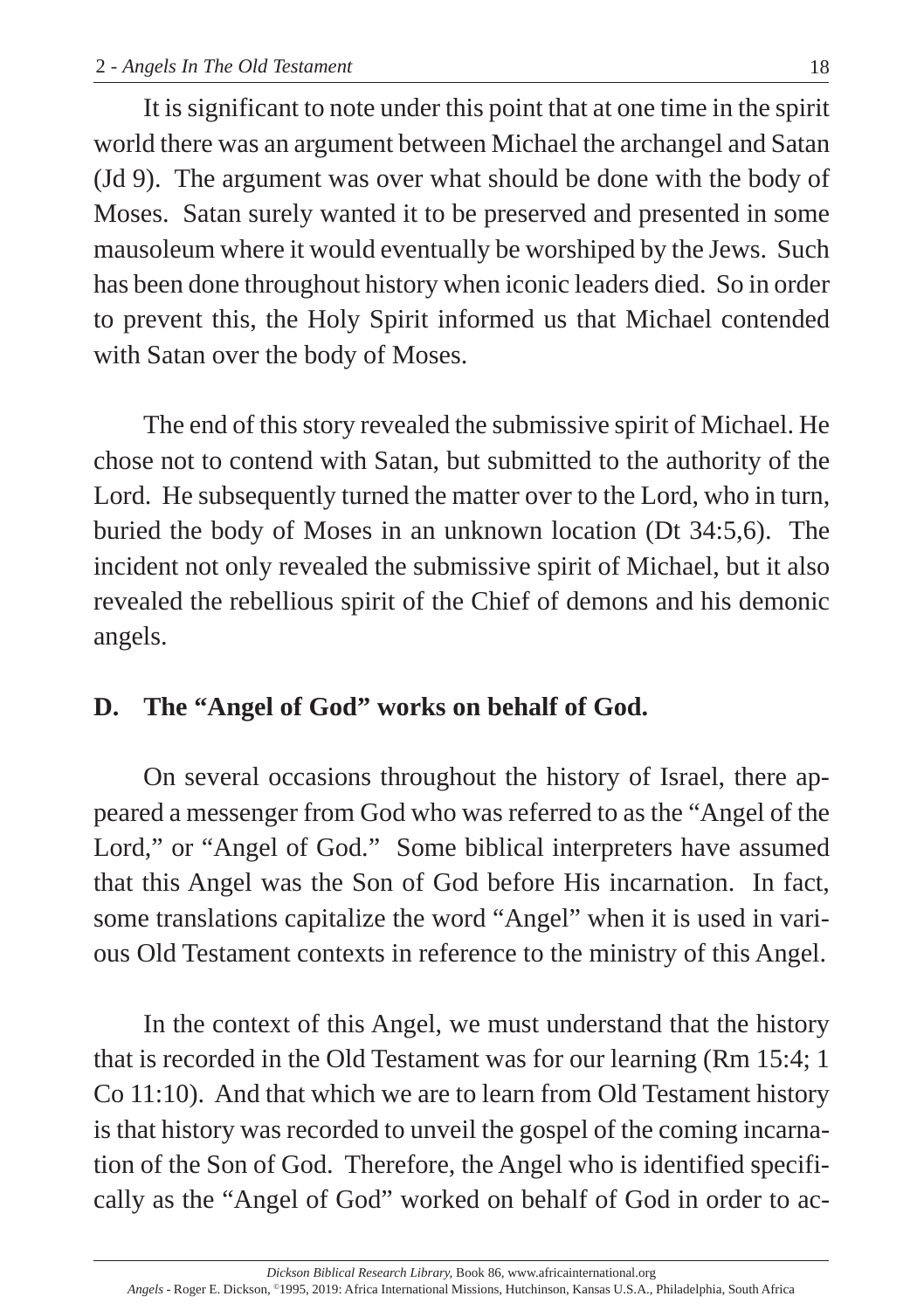complish the eternal purpose of God on earth in the history of man.

The Angel of the Lord appeared on special occasions in order to carry out specific tasks in reference to the eternal plan of God. Because the Bible defines the work of the Angel of the Lord to be the direct work of the Lord, this Angel is pictured in the position of the Lord Himself. It is because of this that many assume that the Angel of the Lord is a reference to God the Son.

We could certainly make a valid argument here in reference to the work of the Son of God before the incarnation. We see God the Father working in the affairs of this world before the incarnation of God the Son. The Holy Spirit also worked throughout Old Testament history, specifically in inspiration of the prophets. It would only be logical, therefore, to assume that God the Son was also working. This would especially be true in the Son's preparation for His own incarnation.

It simply would not be reasonable to conclude that God the Son sat in idleness throughout history before the incarnation. As in the creation of man, the Father, Son and Holy Spirit worked as one in order to accomplish the purpose for which the world was created (See Gn 1:26; Cl 1:16). They also worked as one throughout history in order to bring the Savior into the world. We would assume, therefore, that there would be some reference to God the Son in the Old Testament. We would conclude that this reference was to the Angel of the Lord who carried out the purpose of God for the creation of the world.

Several contexts in the Old Testament mention the special work of the Angel of the Lord. The Angel of the Lord appeared to Hagar in the desert (Gn 16:7), to Abraham when Abraham interceded on behalf of Sodom and Gomorrah (Gn 18), and to prevent the sacrifice by Abraham of his son Isaac (Gn 22). Abraham promised that Eliezer would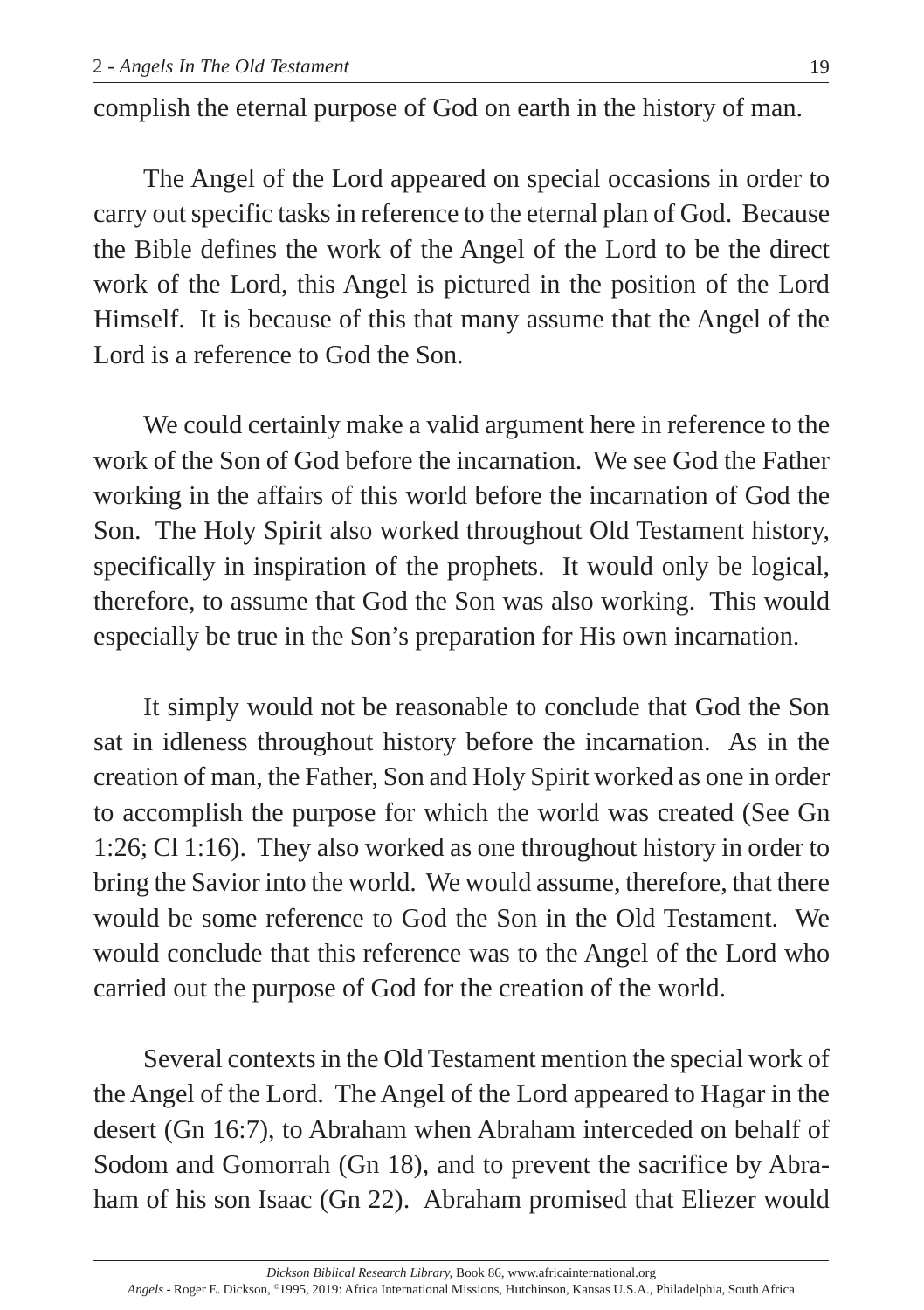go forth under the protection of this Angel (Gn 24). Later, the Angel appeared to Jacob (Gn 31), and subsequently, Jacob wrestled with the Angel of God (Gn 32:24ff). Jacob even spoke of this Angel and God as the same (Gn 48:15ff). The Angel of the Lord also appeared to Moses in the burning bush on Mount Sinai (Ex 3; At 7:30). He appeared to Joshua (Ja 5:13 - 6:2). He also appeared to Gideon (Jg 6:11ff).

Israel was commanded to obey the Angel that God sent before them to lead them out of Egyptian captivity, and through their wilderness wanderings (Ex 23:20ff). On the occasion of Israel's deliverance from Egyptian captivity, the Angel spoke with authority. If Israel disobeyed the Angel, then they would be disobeying God. In this sense, therefore, the Angel stood for God because God revealed His authority through this Angel in order to lead Israel. Since there are definite inferences in the Old Testament that the Angel of the Lord was the Son of God in spirit, it is difficult not to come to the conclusion that He truly was.

In Exodus 32:34 - 33:17, Moses interceded on behalf of the nation of Israel when they sinned against God. Subsequently, God informed Moses that His Angel would go before him to lead Israel (Ex 32:34). God promised at the foot of Mount Sinai, *"I will send an angel before you"* (Ex 33:2). God promised that this Angel would go up with Israel into the land of promise in order to drive out the Canaanites.

It is interesting to note that in Exodus 32:34 God would send the Angel to go before Israel into the land. In Exodus 33:2 reference is made to "an angel." We could possibly assume that "the Angel" of Exodus 32:34 was the same angel of Exodus 33:2. But what is significant to notice was the purpose for sending the Angel to lead Israel in her feat of casting out the Canaanites from the land. God sent the Angel instead of Himself because of what He said in Exodus 33:3: *"I will*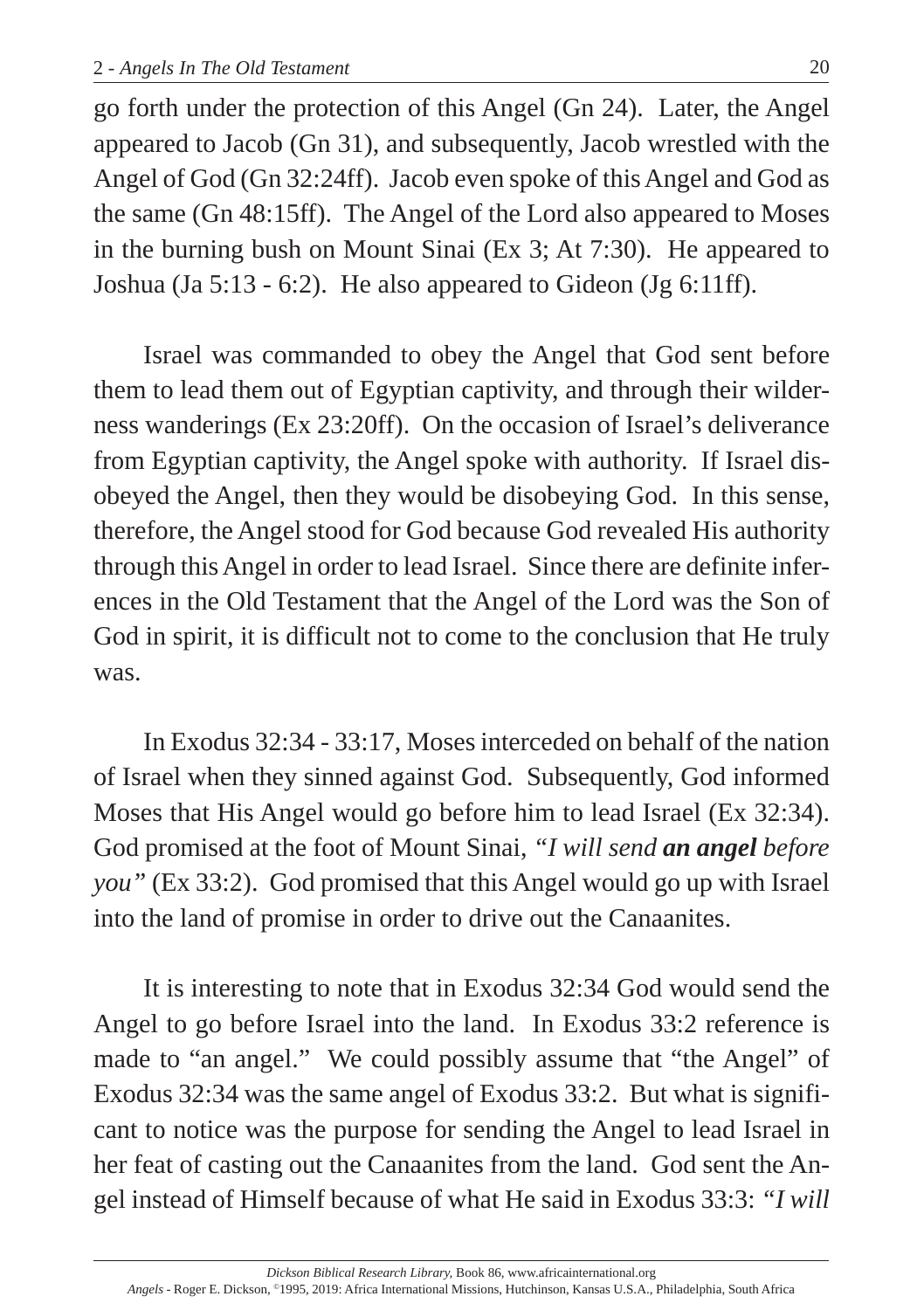*not go up in the midst of you because you are a stiffnecked people, and I might consume you in the way."*

It seems that the intercessory work of Jesus the Son of God started long before the atoning sacrifice of the cross. If God went with Israel into the land, the people would of necessity be terminated because of their persistent rebellion that would eventually take place in the land of promise. But if the Angel led the way, the wrath of God would be appeased through the intercession of the Angel. Of this intercessory work, Paul wrote of King Jesus in His present ministry: Jesus *"is even at the right hand of God, who also makes intercession for us"* (Rm 8:34). *"There is one God and one mediator between God and men, the man Christ Jesus"* (1 Tm 2:5). The Angel who went with Israel into the land of promise eventually came in the flesh in order to continue His work of intercession between God and man as Moses interceded on behalf of Israel.

Moses had at one time interceded on behalf of Israel. But when he died, the Angel of the Lord in the flesh took on this responsibility. Eventually in the history of Israel there would be the voice of one crying in the wilderness that Israel's intercessor in the Spirit was incarnate in the flesh as their Savior (Lk 2:10,11).

It is thus challenging to determine who the special "Angel of the Lord" was in the Old Testament. Our best conclusion would simply be that God could use this special Messenger to carry out His work, and in so designating this Angel in a special way, we would view Him to be different from all other angels. Since this Angel of the Lord worked so obediently on behalf of God the Father in special situations, we could only conclude that the Angel of the Lord was truly special and chosen to carry out specific works that would accomplish the purpose for which the world was created. Since the world was created by God the Son in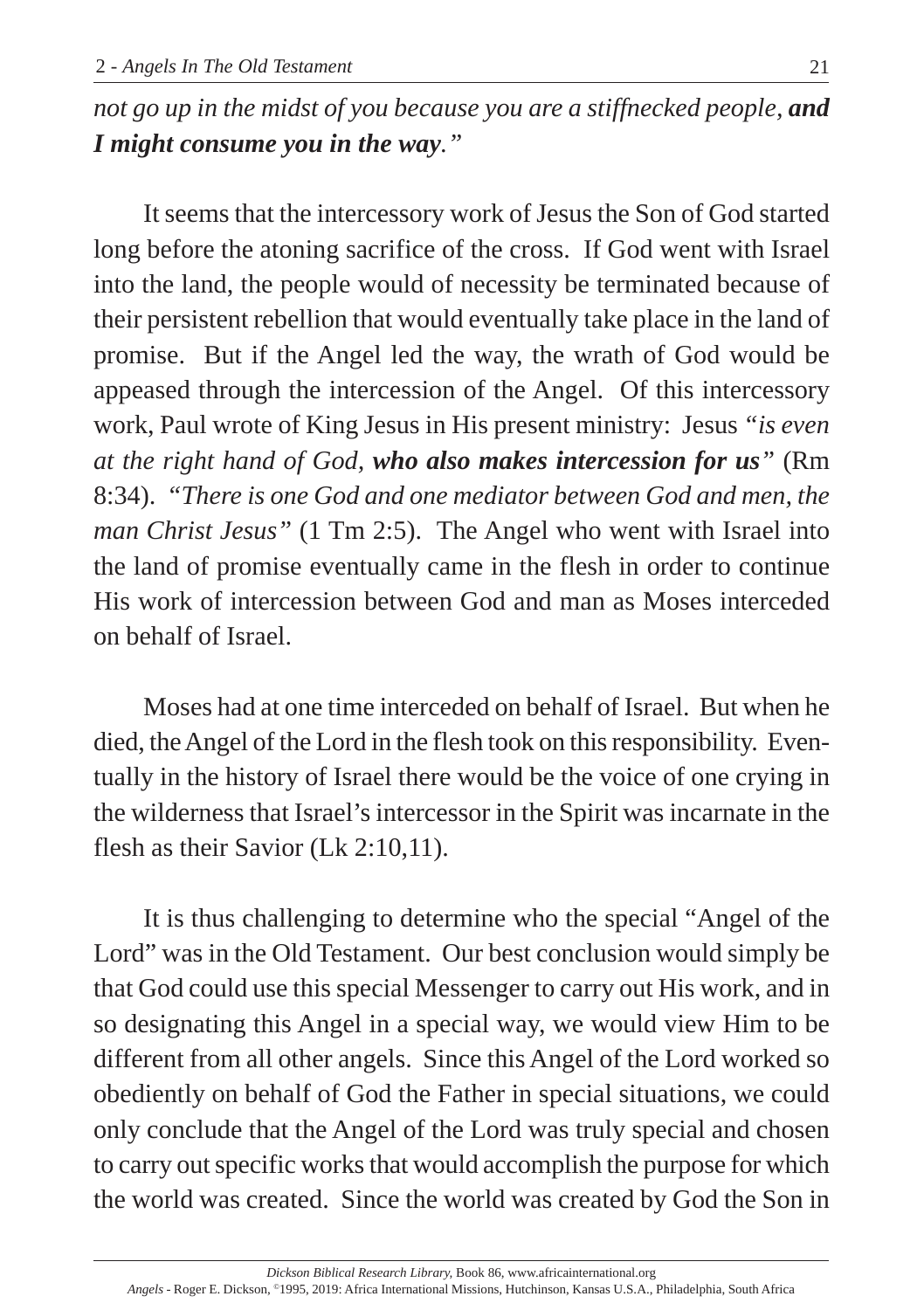order to bring us into the eternal presence of God, we would assume that God the Son was at work in the affairs of man long before He showed up on the scene when an angel made the following gospel announcement to some shepherds:

*But do not fear, for behold, I bring you good tidings of great joy that will be to all the people. For to you a Savior is born this day in the city of David, who is Christ the Lord* (Lk 2:10,11).

Once the seed of Abraham was chosen to give birth to a nation that would preserve the seedline of woman unto the time of the "crushing" (Gn 3:15), we would assume that the Seed would work through the chosen nation of Israel until the time of the revelation of the incarnation. The Son of God was the "Angel of the Lord" who worked to bring Israel to the cross. But after the ascension and coronation, and as King of kings over all things, the resurrected Seed worked to bring His spiritual seed into eternal glory. Since the world came into existence in order to populate heaven, and Israel was established to preserve the seedline, we would correctly assume that God the Son began His ministry of reconciliation from the very time when the command was issued, *"Let Us make man ..."* (Gn 1:26).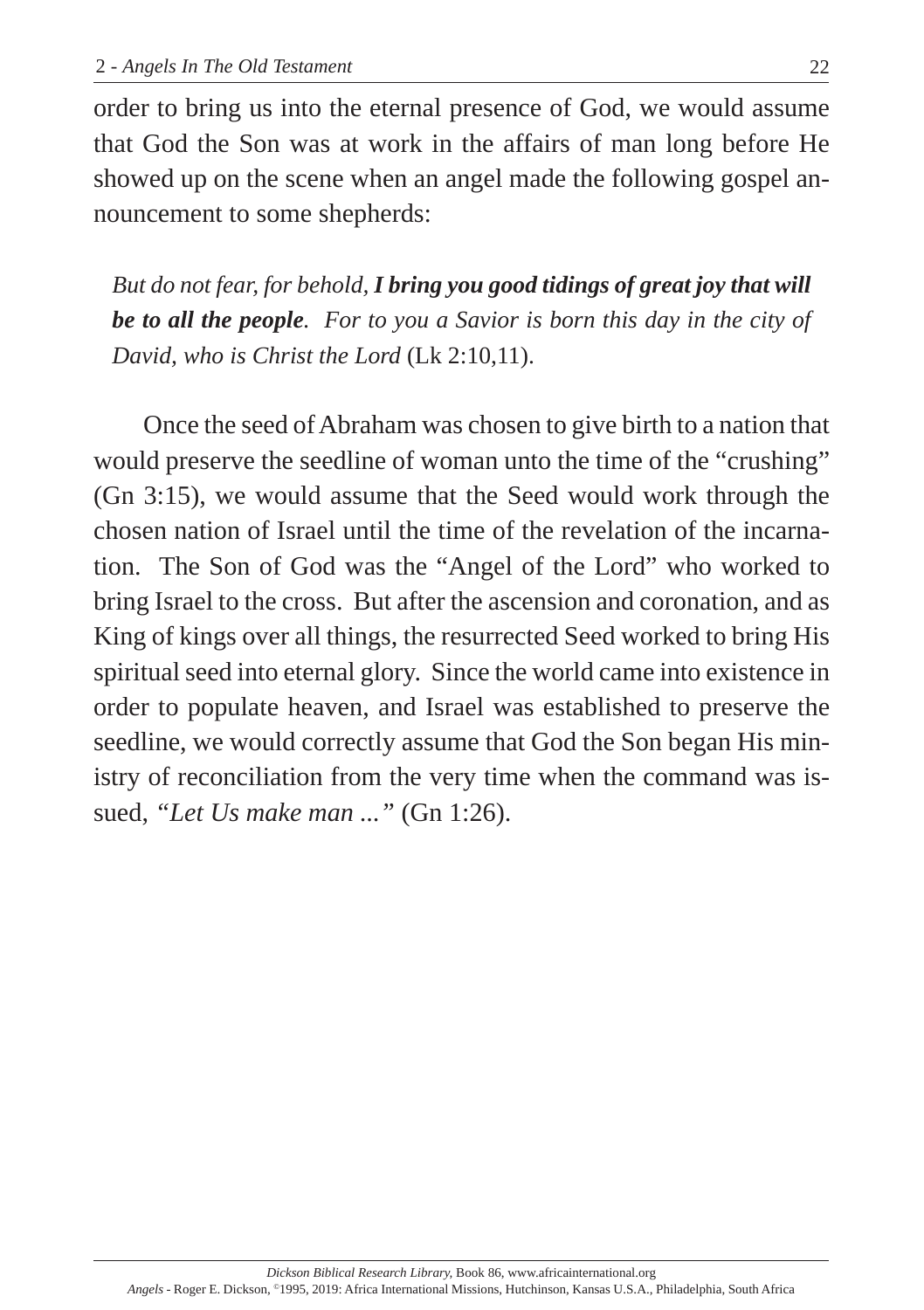# **Chapter 3 ANGELS IN THE NEW TESTAMENT**

Angels in the New Testament are associated with beginnings. We see their appearance when the Son of God was born into the world. We see their appearance when Jesus, the Son of God, began His earthly ministry. And finally, we see the special work of angels in the beginning of the church. We would conclude, therefore, that God's sending of angels was unique in the first century in His work to begin this gospel dispensation of His work on earth until Jesus comes again.

And when Jesus comes again, angels will be coming with Him in order to consummate world history and begin our heavenly dwelling. Since the focus of their work was to begin this gospel dispensation of God's work, then we would conclude that the manner or reasons for which they ministered in the first century would continue until the purpose for which the world was created is finalized.

# **A. Angels worked at the beginning in the incarnation.**

The work of one prominent angel was significant at the time of the incarnation of Jesus. An angel, possibly Gabriel, appeared three times to Joseph in circumstances surrounding the birth and early life of the baby Jesus (Mt 1:20; 2:13,19). In reference to the birth and ministry of John the Baptist, the angel Gabriel appeared to Zacharias (Lk 1:8-20). An angel of the Lord also appeared to Mary, the mother of Jesus. This angel informed Mary, *"And behold, you will conceive in your womb and bring forth a Son. And you will call His name JESUS"* (Lk 1:30,31).

It is significant to notice the announcement that an angel made immediately after the birth of Jesus. This angel made the first announcement of the gospel to mankind. Luke recorded the angel's announcement: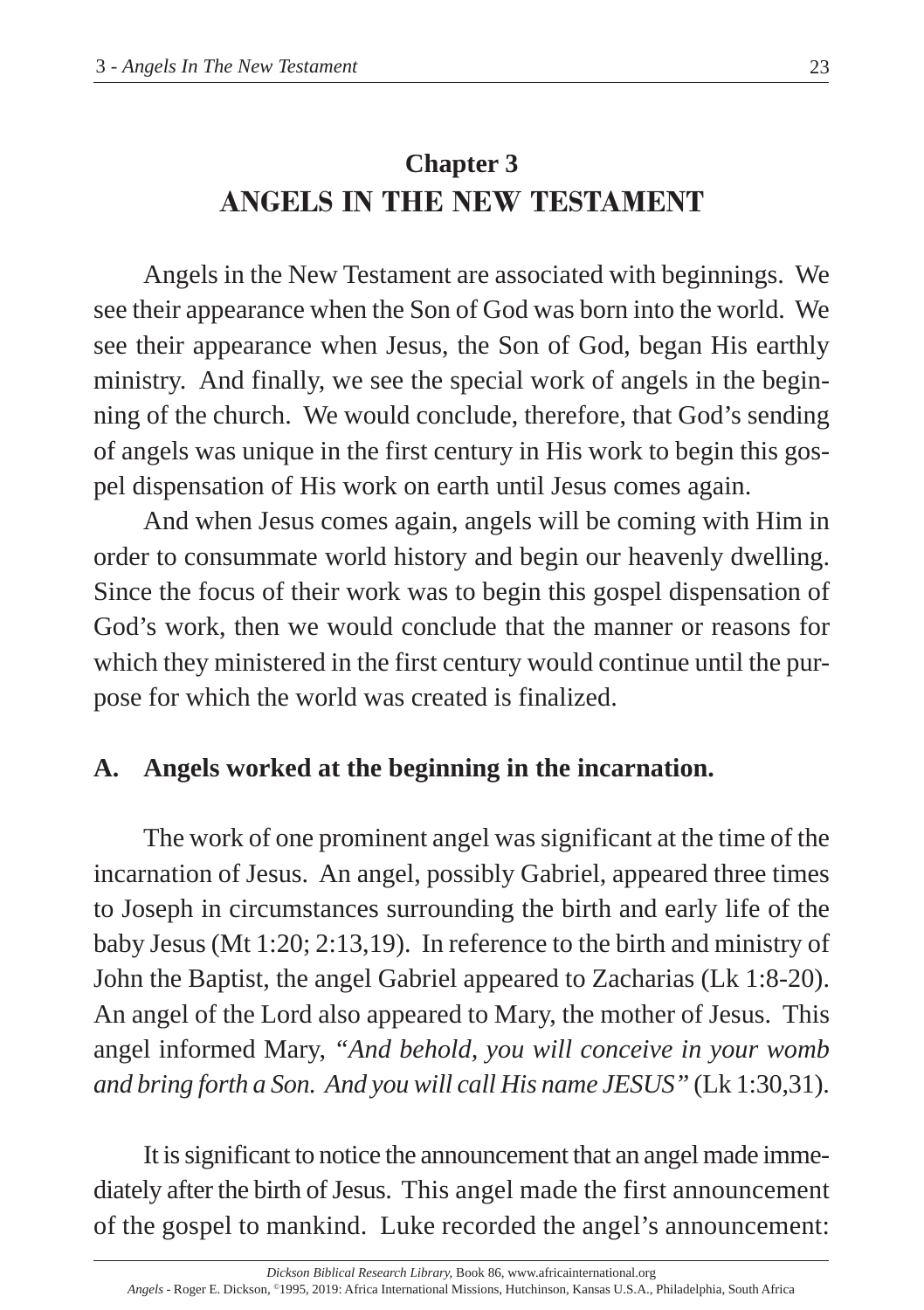*Do not fear, for behold, I bring you good tidings of great joy what will be to all the people. For to you a Savior is born this day in the city of David, who is Christ the Lord* (Lk 2:10,11).

When the angel made the preceding announcement of the birth of Jesus to the shepherds, *"then suddenly there was with the angel a multitude of the heavenly host praising God"* (Lk 2:13).

The "good tidings" (gospel) that was announced was for the purpose of alerting the Jews that the prophecies of the Messiah, the Christ, were being fulfilled. This was good news. However, it was good news beyond what they were expecting, because the news was about the salvation of the atoning death of the incarnate Son of God. It was not an announcement about the restoration of national Israel. It was an announcement at the very beginning that would eventually conclude with Jesus' gospel atonement, resurrection and ascension to the right hand of the Father in order to begin His gospel reign as King of kings. Once the people realized that the baby that was born in a barn in Bethlehem was truly the incarnate Son of God, who would be God's sacrificial offering for the sins of the world, their announcement to the world would indeed be "good tidings of great joy to all the people."

# **B. Angels worked at the beginning and ending of Jesus' ministry.**

When Jesus had prepared Himself for the work of the ministry by fasting for forty days in the wilderness, angels were involved in the beginning of His ministry. After Jesus had fasted the forty days, *"behold, angels came and ministered to Him"* (Mt 4:11). They came in order to minister to His physical needs in order to restore His body with food. They ministered with food in order to strengthen His physical body in preparation for the coming three and a half years of ministry.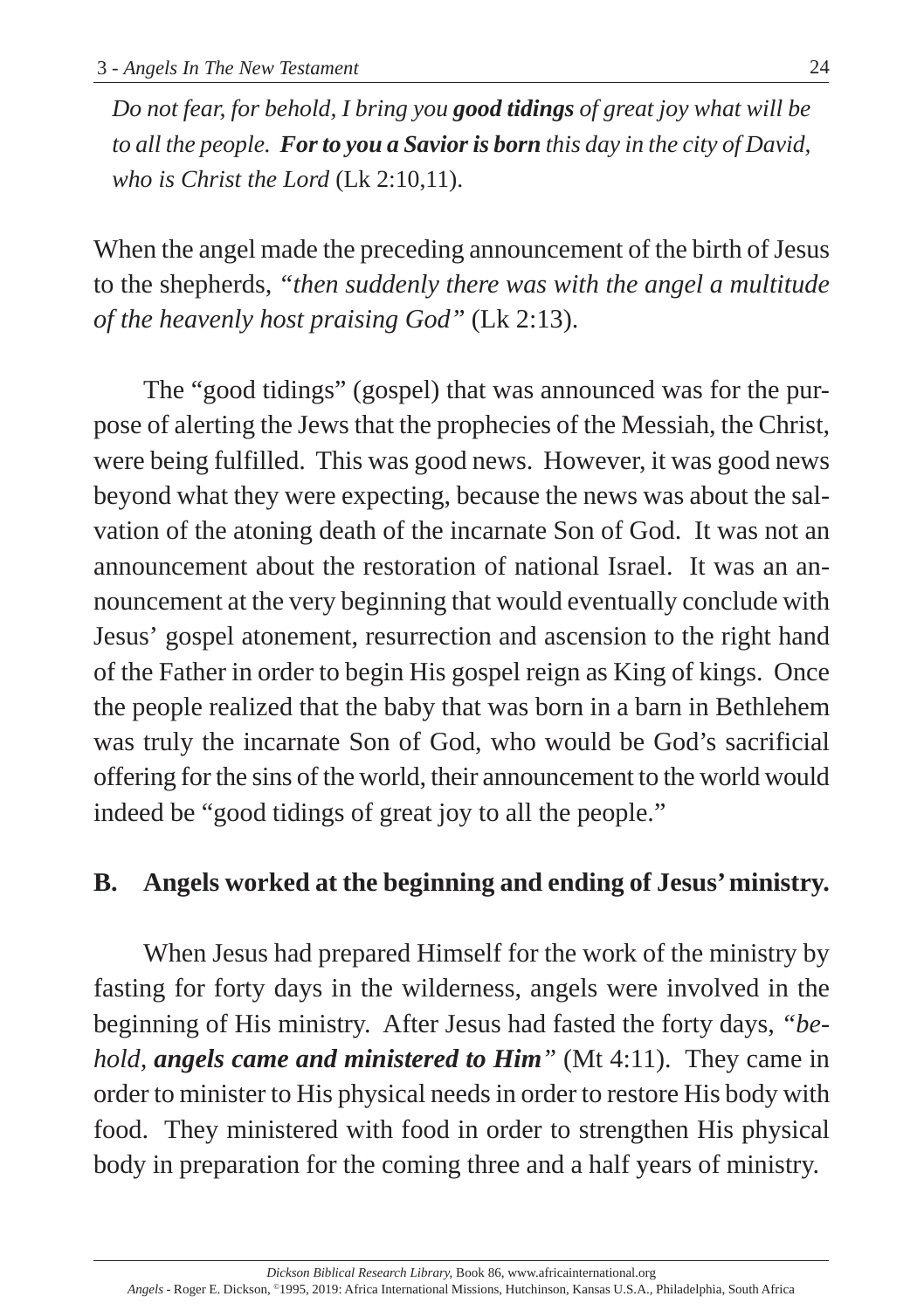Angels also worked at the conclusion of Jesus' ministry. Immediately before His crucifixion, angels came to Him in the Garden of Gethsemane in order to strengthen His soul. In the Garden *"an angel appeared to Him from heaven, strengthening Him"* (Lk 22:43). Since this angel came "from heaven," we assume that this was the time when the Father reached forth Himself from heaven in tender loving care over an only begotten Son who was on His way to the suffering of the cross.

(During His ministry, there was a traditional belief in Jerusalem concerning the pool of Bethesda. It was believed that an angel stirred the waters of the pool in order to bring healing. It was supposed that an angel stirred the waters of the pool of Bethesda, and subsequently, offered healing to the one who first entered the water when it was stirred. This statement is recorded in John 5:4 in older texts of the New Testament. However, because of the lack of manuscript evidence, this reading has been left out of more recent texts. It is assumed that the reading was not a part of the original autograph, but was probably inserted into the text of John as a marginal statement of explanation. The historical comment was made by some scribe who simply wanted to explain to the readers what the belief in Jerusalem was concerning the stirring of the pool of Bethesda. It was, therefore, a historical commentary that was eventually added by later scribes. The later scribes thought that the scribe of the original manuscript from which they made their copies, had mistakenly left out this case of a supposed work of angels.)

There were angels present at the time of Jesus' resurrection. At the end of Jesus' ministry on earth, and after the crucifixion and three days in the tomb, an angel came and rolled away the stone from the tomb of Jesus (Mt 28:2). When certain women came to the tomb on the glorious Sunday morning of His resurrection, there were angels who reported the resurrection to the women (Lk 24:23). Since the dis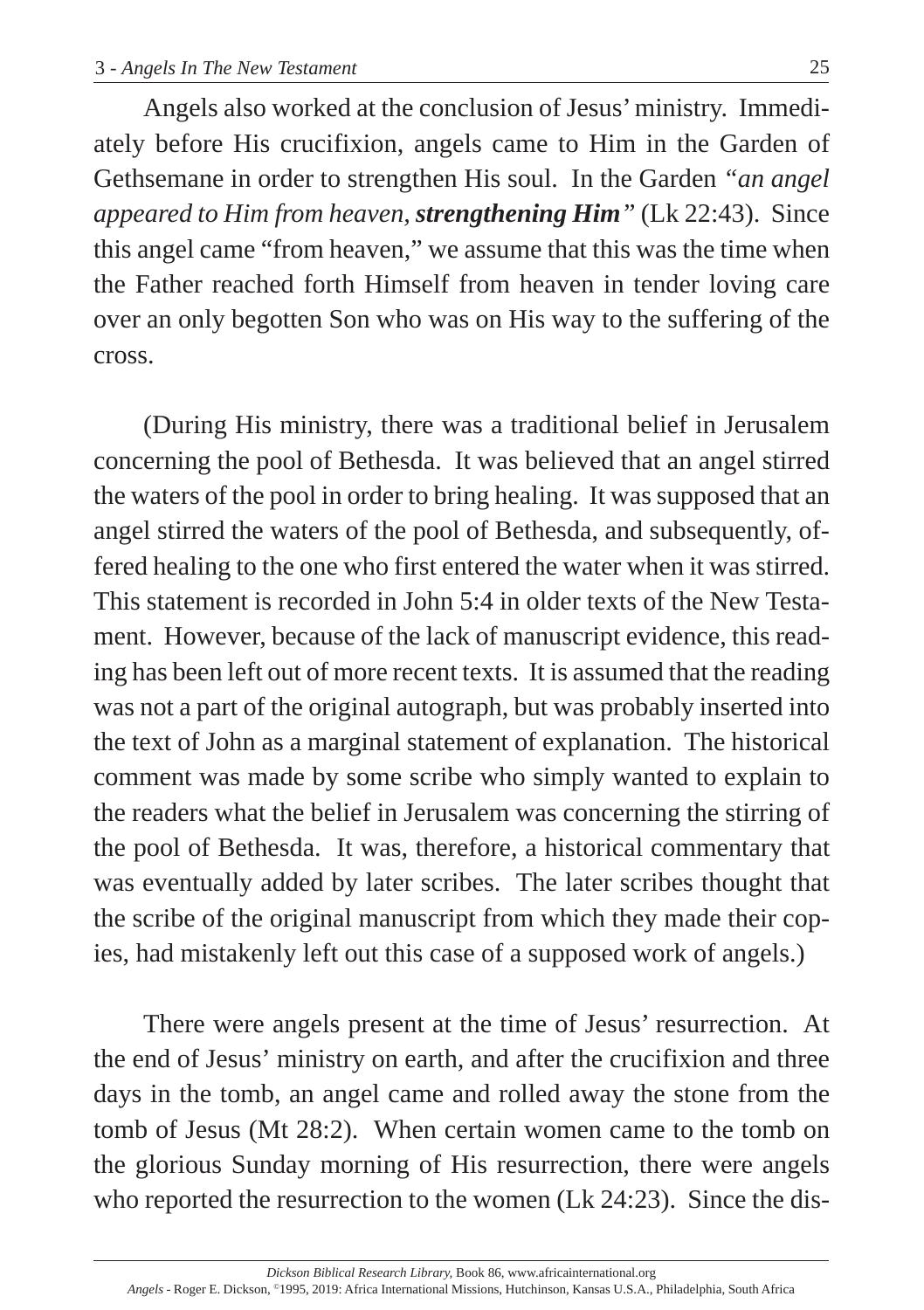ciples had a difficult time in connecting the dots between the crucifixion of Jesus, and the intended atonement of that event, they did not initially believe that Jesus had been raised from the death. Jesus later rebuked them for not at first believing what the women reported (See Mk 16:14).

It appears, therefore, that the presence of the angels at the tomb of the resurrection scene was for a greater purpose than to comfort Mary. They were there to substantiate the fact of the resurrection. The declaration of the resurrection was not simply made by some women whom the disciples thought were in an emotional state of hysteria. It was verified and declared by angels. It was as the angel said to the women: *"He is not here* [in the tomb]*, for He is risen as He said. Come, see the place where He lay"* (Mt 28:5). The announcement of the gospel of the resurrection, therefore, was first made by angels.

We must keep in mind that throughout the ministry of Jesus, angels did not assume the ministry of Jesus. They did not in any way serve as messengers to the unbelieving public in order to preach the gospel. Gabriel announced to Mary the good news of her pregnancy. However, the focus of the announcement was on her pregnancy, not the preaching of the gospel. This same indirect ministry of angels occurred in reference to the unbelieving world. At the time of the birth of Jesus, the angel only announced to the shepherds that the Son of God had been born in bodily form in Bethlehem.

Specifics concerning the gospel were not explained by angels. The witnessing work of angels at the time of the beginning of the life and ministry of Jesus was secondary in reference to the proclamation of the gospel. Angels announced the events of the gospel, as the incarnational birth of Jesus. But they were not allowed to reveal the gospel of the atonement that took place at the cross. The revelation of this mystery was reserved to be revealed only through the apostles and prophets.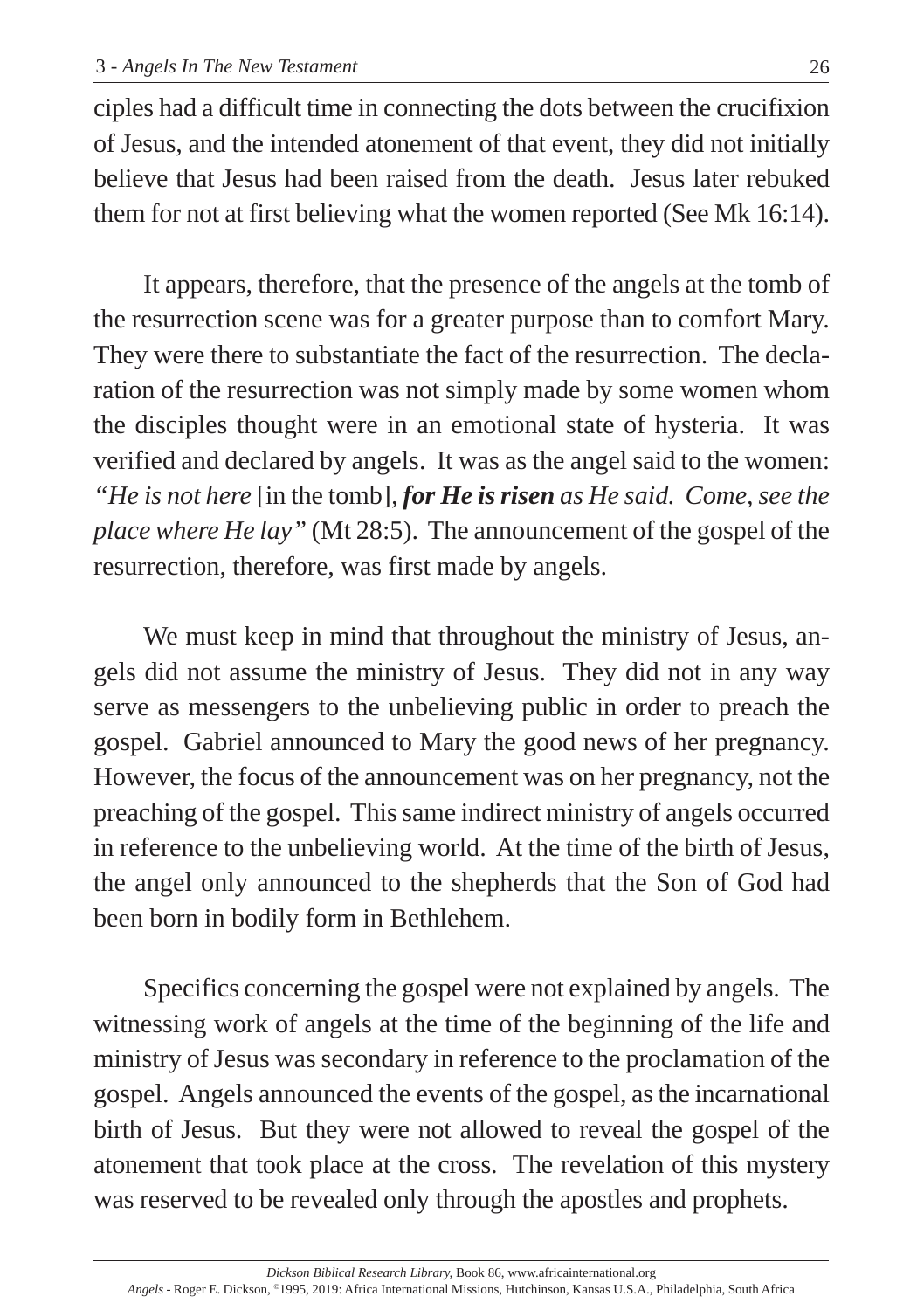# **C. Angels worked at the beginning of the church with special people who worked for God.**

When the church was first established, unique events transpired as a result of the work of angels. When the apostles were imprisoned, an angel opened the doors of the prison for the apostles and instructed them to go and preach in the temple (At 5:19). Because God wanted the Ethiopian eunuch as a special evangelist to Africa, an angel was sent to Philip in order to inform Philip that the eunuch was on his way back to Africa (At 8:26). It was Philip who had the responsibility to preach the gospel to the eunuch, not the angel.

When God sought to inform the church that He wanted the gospel preached specifically to the Gentile nations, He sent an angel to Cornelius, the one who would be the example of Gentile obedience (At 10:3). Cornelius was then commanded by the angel to send for Peter who would teach him the word of the gospel by which he would be saved (At 10:22). An angel also appeared to Peter while he was in Herod's prison, awaiting execution (At 12:7). An angel also smote Herod for his arrogant behavior, and thus, he was eaten with worms (At 12:23). An angel also appeared to Paul in a dream in order to comfort him on his journey as a prisoner to Rome (At 27:23).

What may be significant in reference to the work of angels in the first century when the church was initially established, is that there is little biblical information concerning a conclusion to the work of angels in reference to the disciples. The initial work of the Holy Spirit involved His ministry through the miraculous gifts that were given to the early disciples by the laying on of the apostles' hands (At 8:18). But when the last Christ-sent apostle died, this ministry was eventually concluded when the last person died on whom the apostles had laid hands. In the beginning of the church, it was also the work of the Holy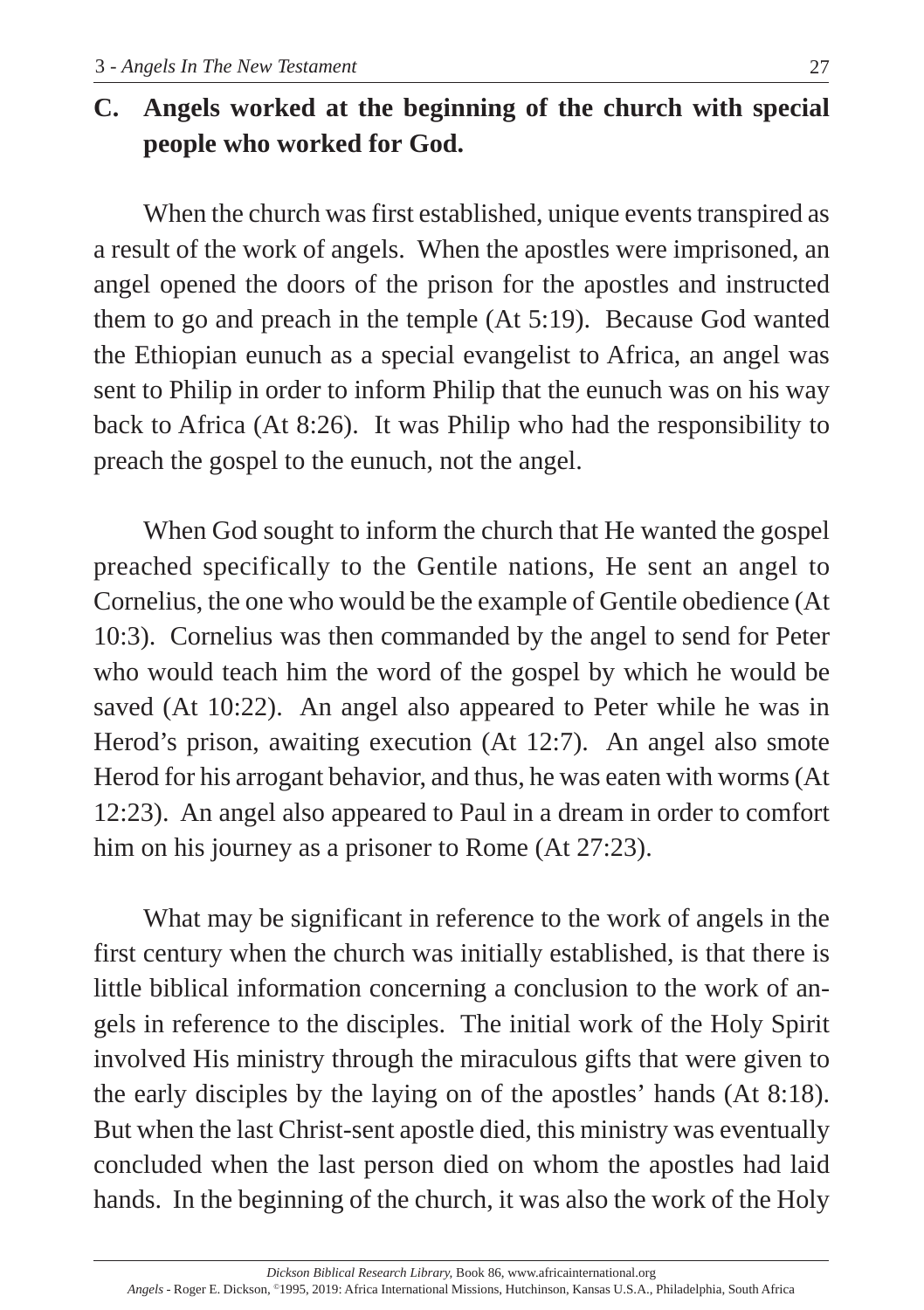Spirit to reveal all truth to the apostles in reference to the gospel, and then inspire the recording of that truth as the New Testament documents. The Holy Spirit thus concluded His particular work in order that the disciples rely on the power of the word of God. He would continue His ministry in an indirect manner through this gospel dispensation. But we have no deductive conclusion for the cessation of the ministry of angels. We simply conclude that they two would carry on in some way throughout this gospel dispensation.

No reason is given in the New Testament for the cessation of the work of angels. Their ministries were specific, and often particular in reference to individuals. Though we have Holy Spirit inspired accounts of the appearance and work of angels in the first century, we do not have such inspired accounts today. We would only assume that the work of angels will not be finished until the last saint is secured in the arms of God. It is then that the angels will join with Jesus in His coming in order to collect the remaining saints who are alive at the time of the end of all things.

# **D. Angels will work at the beginning of the consummation of all things.**

There is at least one final event of world history in which angels will be involved. Paul wrote, *"For the Lord Himself will descend from heaven with a shout, with the voice of an archangel, and with the trumpet of God"* (1 Th 4:16). We know that the angels will be involved in this final coming of Jesus. Paul gave us a very specific revelation of this matter when he wrote the following:

*For it is a just thing with God to repay tribulation to those who trouble you, and to give you who are afflicted rest with us when the Lord Jesus will be revealed from heaven with His mighty angels in flaming fire, taking vengeance on those who do not know God and who do not obey the*

*Angels* - Roger E. Dickson, ©1995, 2019: Africa International Missions, Hutchinson, Kansas U.S.A., Philadelphia, South Africa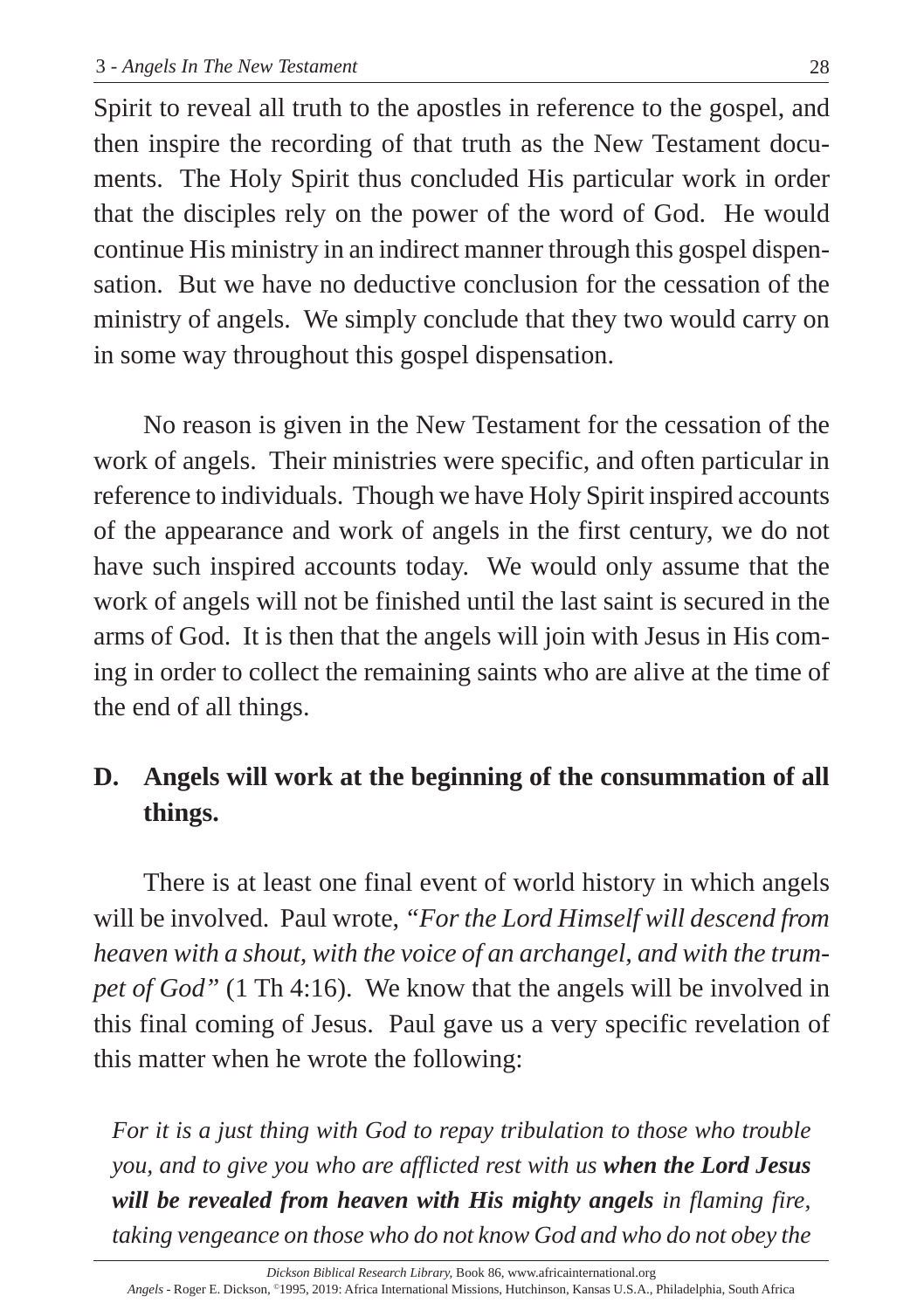*gospel of our Lord Jesus Christ* (1 Th 1:6-8).

Assuming that the parables of Jesus in Matthew 25 are pictures of the final judgment, Matthew 25:31 would be a parallel statement to the preceding revelation: *"When the Son of Man will come in His glory, and all the angels with Him, then He will sit on the throne of His glory."* This revelation of the future consummation of all things is reminiscent of the consummation of the world through the flood of Noah's day. It was then that *"Enoch also, the seventh from Adam, prophesied of these, saying, "Behold, the Lord came with ten thousands of His saints* [angels] *to execute judgment on all* (Jd 14,15).

In all the above cases of the appearance of angels, angels worked in unique situations in order to bring about the will of God for the destiny of this world. They were not sent to be preachers of the gospel to the unbelievers. They were not sent as teachers for the saved, or even judges of the saved. They were sent as special envoys of God in times of crisis for ministry to carrying out the work of God among those of this world. In the events of the end of all things, they will continue to assist in carrying out the work of God to consummate all things of this present world.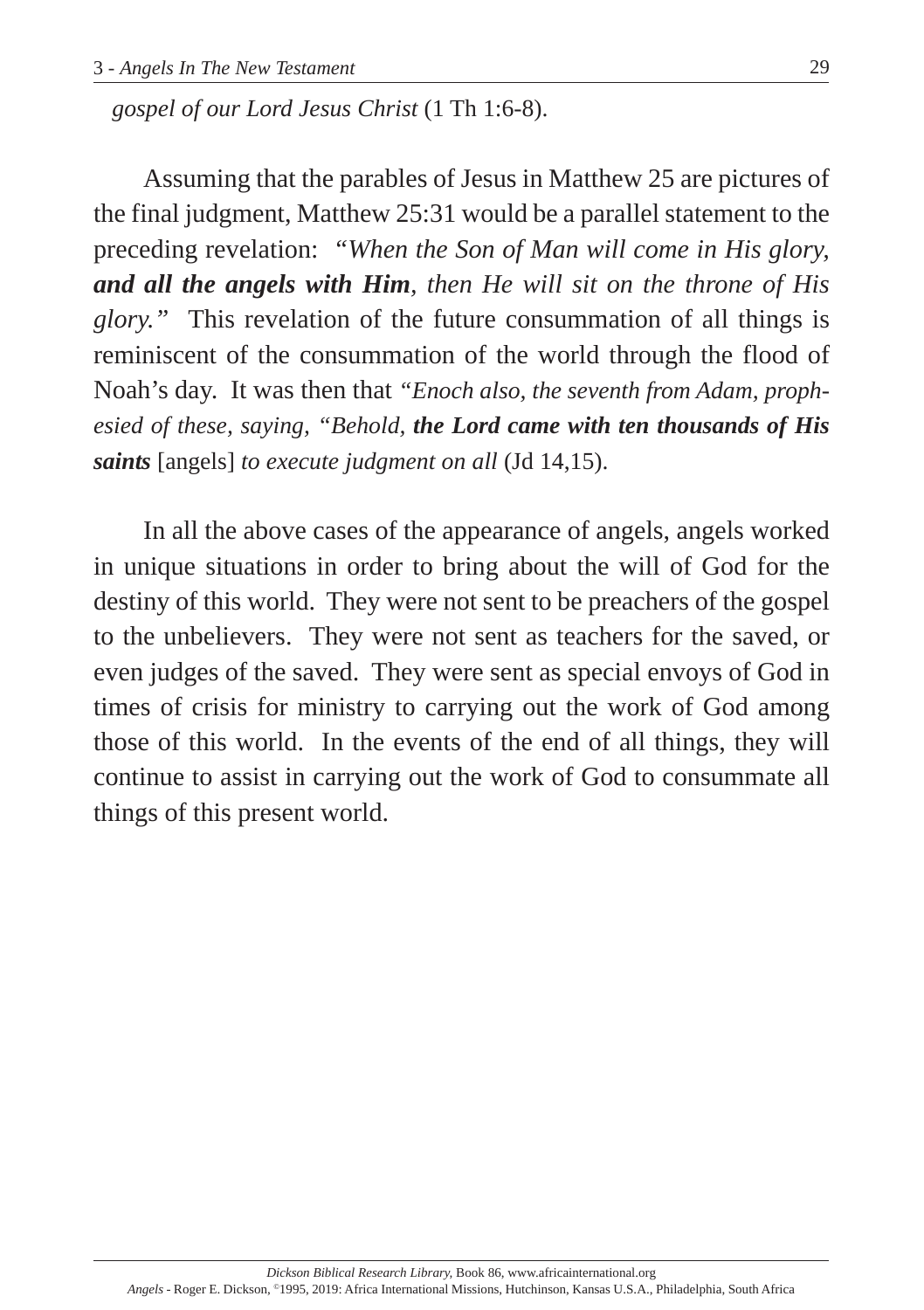# **Chapter 4 ANGELS WITH THE EARLY SAINTS**

Sprinkled throughout the New Testament are several references to angels. It is not that the New Testament teaches specific things about angels in reference to their character and nature. Our information concerning angels is derived indirectly from the work that they performed in the first century, which work was recorded by the Holy Spirit. From their work, therefore, we learn much about who they were and their existence. One important point we learn about angels in the New Testament is the fact that belief in angels played a significant role in the theology of the early disciples, specifically the Jewish disciples.

# **A. Appearance of angels during the ministry of Jesus:**

During His ministry, Jesus spoke of the angels of heaven (Mt 22:30), as well as the devil and his angels (Mt 25:41). These were the two groups of angels in the spirit world. There were angels who worked on behalf of God for the sake of the disciples. And then there were those angels who were associated with Satan, and thus worked to discourage the work of God. As previously stated, we assume that those angels, or demons, who were with Satan had fallen with him after their creation, and subsequent rebellion in heavenly places.

**1.** *The angels of heaven***:** Jesus declared that the angels of heaven were holy, that is, they were set apart for specific tasks (Mk 8:38). Though they are intellectual beings, they are not omniscient; they did not, during the ministry of Jesus, know the coming of the Lord in judgment on Jerusalem (Mt 24:36). They are beings without sex, and thus without sexual desires (Mt 22:30). Any appearance of an angel, therefore, would not be in the appearance of men with wings and halos, or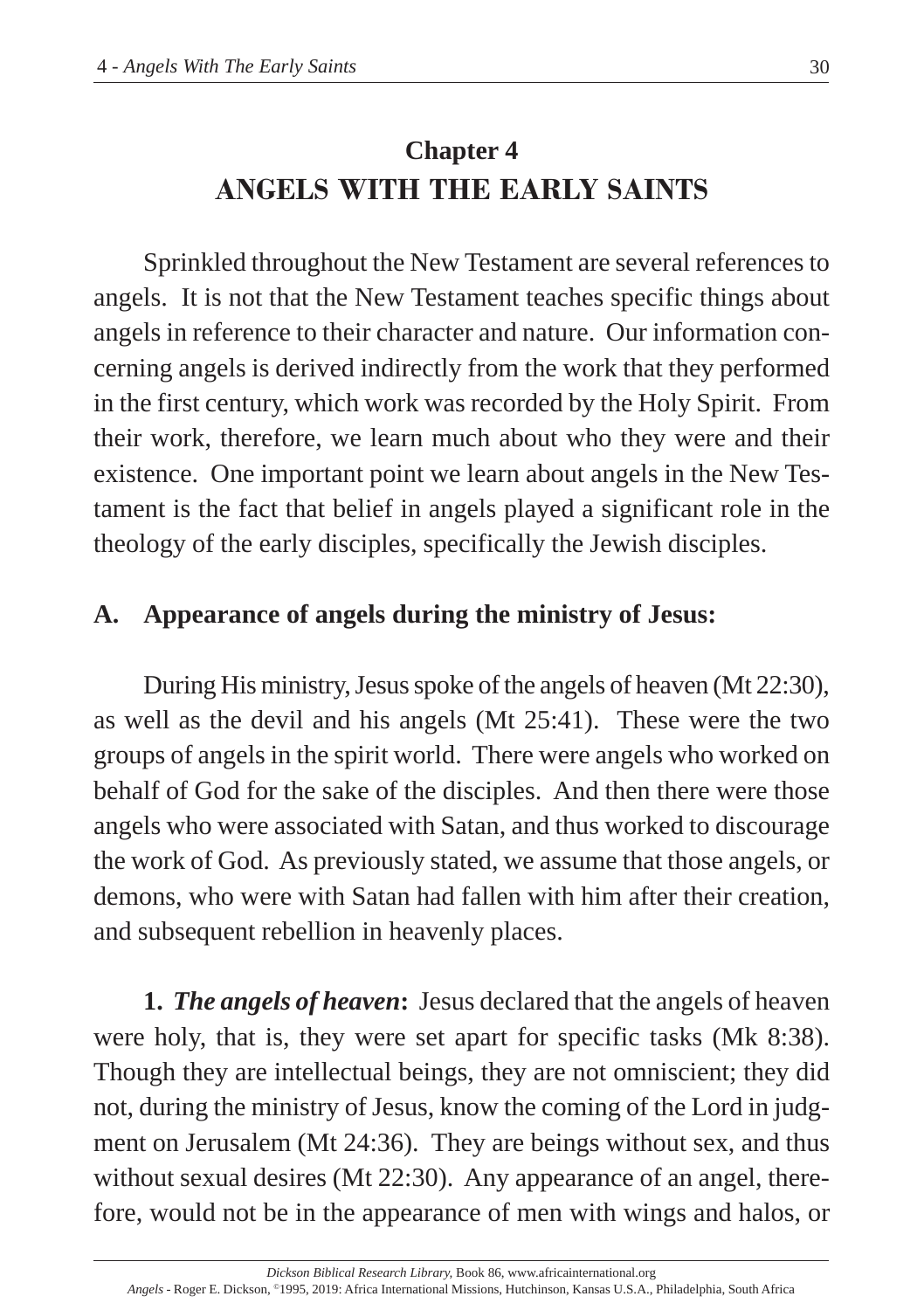women with flowing blond hair. It is difficult to extract all the imaginary portrayals of angels from our minds. But in order to be objective, we must.

Jesus was the very creator of angels, and thus it is interesting to note what He said in reference to angels during His earthly ministry. In the parable of the rich man and Lazarus, Jesus taught that angels were present at the time of the death of Lazarus, for the spirit of Lazarus was carried away to Abraham's bosom by angels (Lk 16:22). From this incident we would assume that at the point of death of the righteous, there are angels present, though we cannot perceive their presence through the senses. They are there to carry away our spirits to Abraham's bosom, or in the case of Christians, to carry our spirit away to the care of Jesus. In this sense, therefore, when we die we are in the presence of Jesus because the angels have faithfully delivered our spirits to Him (See Ph 1:23).

Jesus used the metaphor of Abraham's bosom in the parable of the rich man and Lazarus because He was, during His ministry, speaking primarily to the Jews (Lk 16:22). But now in reference to Christians, we would assume that we will be carried away to Jesus upon our death. We assume this because when Jesus comes again, He will *"bring with Him those who have fallen asleep in Jesus"* (1 Th 4:14). If we die before the final coming of Jesus, we will be one of those whom Jesus will bring with Him in order to collect the living saints.

We cannot verify the presence of an angel, or angels, through empirical senses at the time of the death of a saint. We can only assume that when a saint is near death, there are angels present who stand ready to carry away the spirit of the departing saint. We say this because we would not believe that at the point of death the spirit of the saint evaporates into the collective of oblivion, as is taught by Buddhists. On the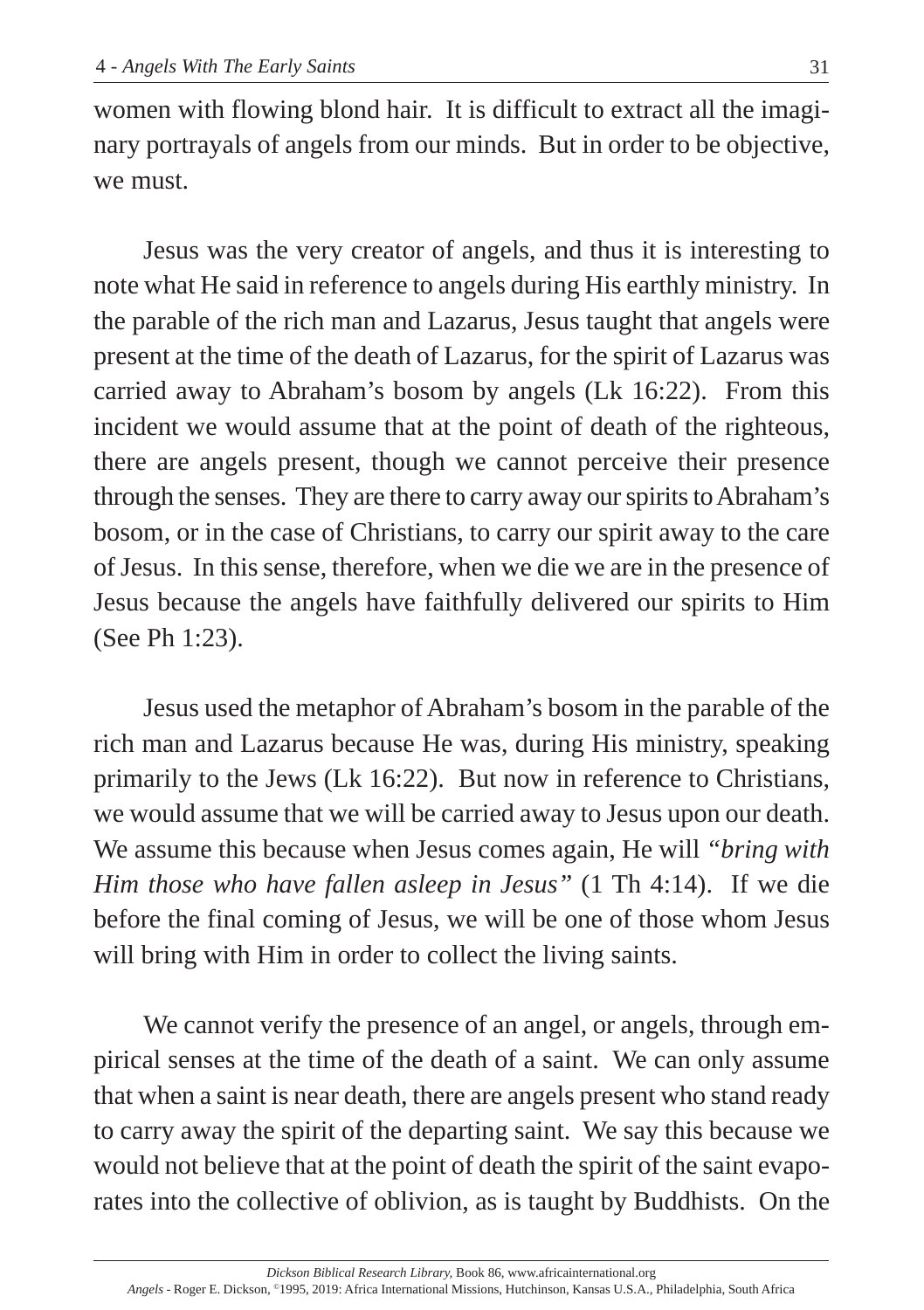contrary, Hebrews 1:14 states concerning the ministry of angels, *"Are they not all ministering spirits sent forth to minister to those who will inherit salvation?"* We would assume, therefore, that one of the last tasks of the "ministering spirits" on our behalf is to carry our spirit, at the time of our death, safely into the arms of Jesus.

One of the missions of angels is to deliver God's people. Of His own deliverance, Jesus said that twelve legions of angels could have been sent to deliver Him from the hands of His enemies (Mt 26:53). If angels could have delivered the Son of God from the cross, then certainly they will be able to deliver us from the destruction of the world that is yet to come.

In reference to the spiritual deliverance of a soul from sin, angels rejoice when just one sinner repents (Lk 15:10; see 1 Co 4:9; Ep 3:10; 1 Pt 1:12). In Luke 12:8 Jesus said, *"Also I say to you, whoever will confess Me before men, him will the Son of Man also confess before the angels of God."* In this statement, Jesus wanted us to understand that the angels are sincerely interested in our repentance. They yearn that we repent and join them in eternity. No angel will have endured the suffering of living in the flesh of man on earth, and thus, we would assume that all angels honor every saint who has endured the suffering of this world. They thus rejoice when one obeys the gospel, which means that that person will be delivered from the second death when they come with Jesus.

There is little information in the Bible concerning "guardian angels." In a single statement that is recorded in the Bible, there is an indication that there is before God "guardian angels" who minister on behalf of the saints. Jesus said, *"Take heed that you do not despise one of these little ones, for I say to you that in heaven their angels continually see the face of My Father who is in heaven"* (Mt 18:10). Since this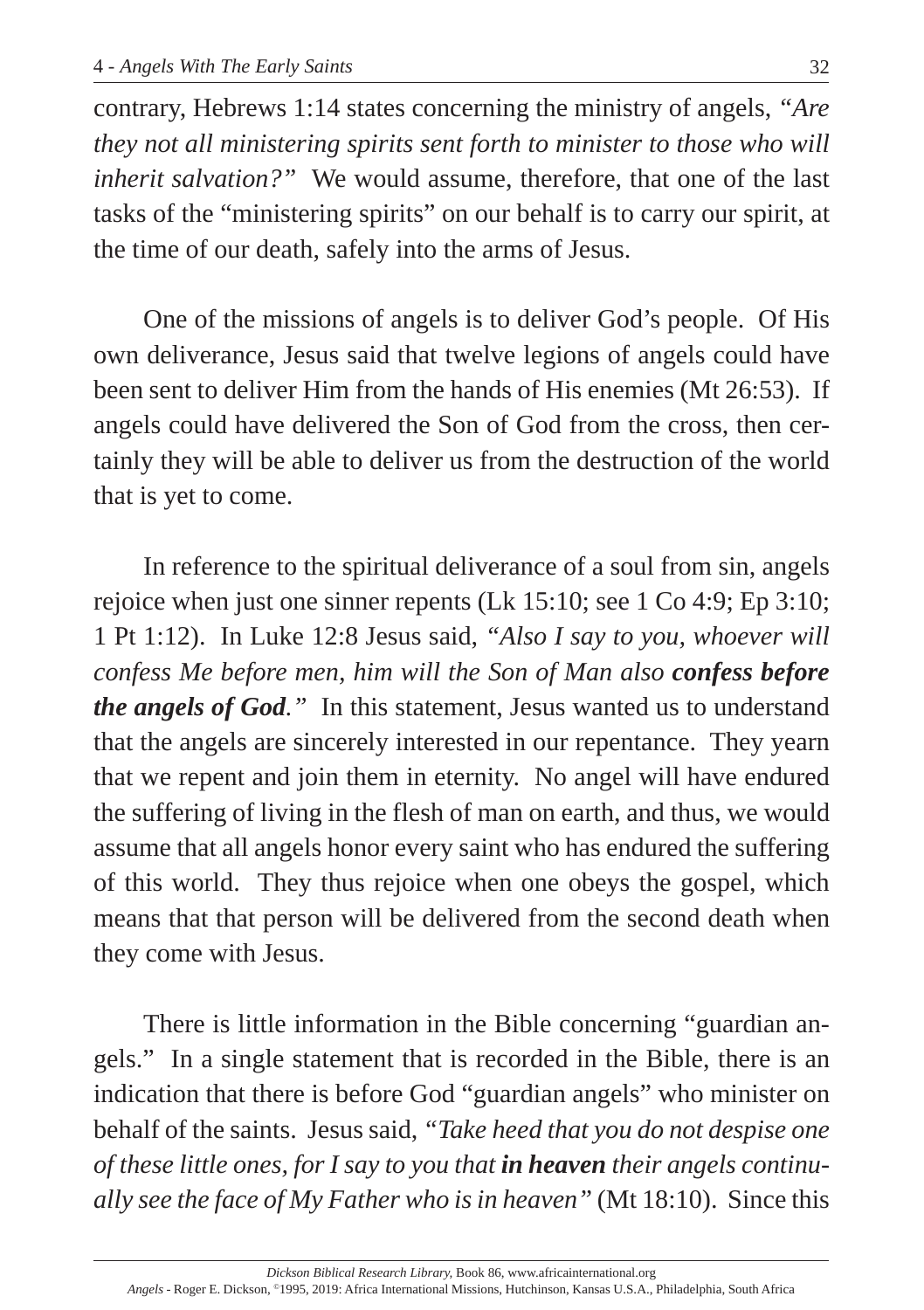is the only statement in Scripture where the concept of guardian angels is mentioned, it would be a weak argument to assume that this is a central ministry of angels. However, if the concept is true, then we must keep in mind that the angels about whom Jesus spoke, are "in heaven." Whether collective as a group of angels, or as a designated angel for each "little one," we do not know.

Has God assigned an angel to the "little ones"? Are the little ones represented before God with the presence of an angel? There is certainly no harm in this belief. It is an area in which one would walk by faith. Whether the Holy Spirit or angels, we would conclude from a summary of New Testament statements that God is present and working in the lives of His saints through the medium of the Holy Spirit and angels. The Father has not left us abandoned to this world. In this context of teaching concerning angels, we must remember that angels are *"ministering spirits sent forth to minister to those who will inherit salvation"* (Hb 1:14). When the Hebrew writer made this statement, he assumed that we would understand the statement for what it says.

Another statement that enlightens us concerning the behavior of angels is the statement of Jesus in Matthew 6:10: *"Your kingdom come. Your will be done on earth as it is in heaven."* Obedience to the will of God is carried out in heaven by those who dwell in heavenly places. Angels dwell in heavenly places, and thus, angels are obedient to the will of God in heaven. Those angels who are in the presence of God in heavenly places are behaving in obedience to the will of God. This indicates that in some way angels have free-moral choice in reference to obedience of the will of God. They are not robots. Free-moral choice indicates that they have the choice of obeying the will of God or disobeying. Those angels who are "in heaven," therefore, are an example of obedience to the will of God. We should pray that this obedient spirit should take place on earth throughout the world.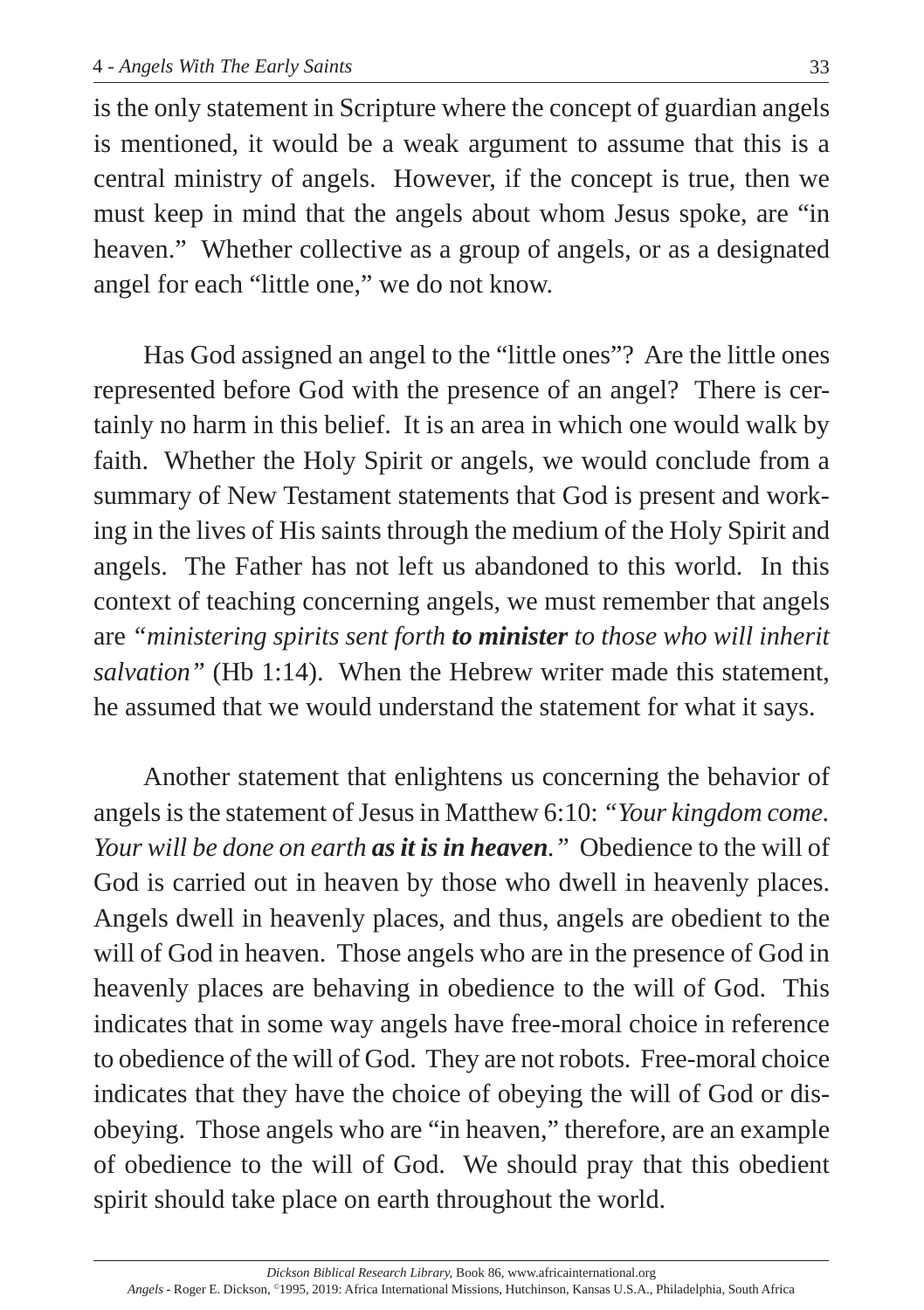**2.** *The devil's angels***:** Throughout the Bible there is also revelation concerning the fall of angelic beings (See Jb 4:18; Ez 28:12-19; Mt 25:41; 2 Pt 2:4; Rv 12:9). Dwelling in the spirit realm of existence are also the fallen angels. These are those angels who have been cast down. Peter wrote of these fallen angels: *"God did not spare the angels who sinned, but cast them down to pits of darkness and reserved them for judgment*<sup>*"*</sup> (2 Pt 2:4; Jd 6). These are those angels whom Jesus will eventually consign to eternal hell at the final judgment.

In fact, what Jesus stated in Matthew 25:41 seems to indicate that hell is specifically prepared for the devil and these fallen angels: *"Depart from Me you cursed into everlasting fire that is prepared for the devil and his angels."* The fact that some angels in the past rebelled against the will of God, assumes the fact that angels are free-moral beings who have the opportunity to choose in reference to the will of God. Sometime in the past, some angels chose to rebel against the will of God, and thus, they are reserved in darkness until they are eventually cast into eternal destruction.

Since all things have been created by God the Son (Cl 1:16), then we must conclude that the Son created all angels, and subsequently, the Son has authority to take out those angels who rebelled. However, and as previously stated, we must not conclude that Satan was initially created to be evil. John wrote of God, *"God is light and in Him is no darkness at all"* (1 Jn 1:5). The One in whom there is no darkness cannot create that which is darkened with sin. On the contrary, all that God created was good. Nevertheless, since angels, including Satan, were created with the freedom to make choices, Satan and some angels gave up their proper dwelling. They rebelled against God. They were subsequently cast down from their dwelling in the presence of God. What Jesus seems to indicate in the Matthew 25:41 statement is the fact that destruction is waiting for these rebellious angels, including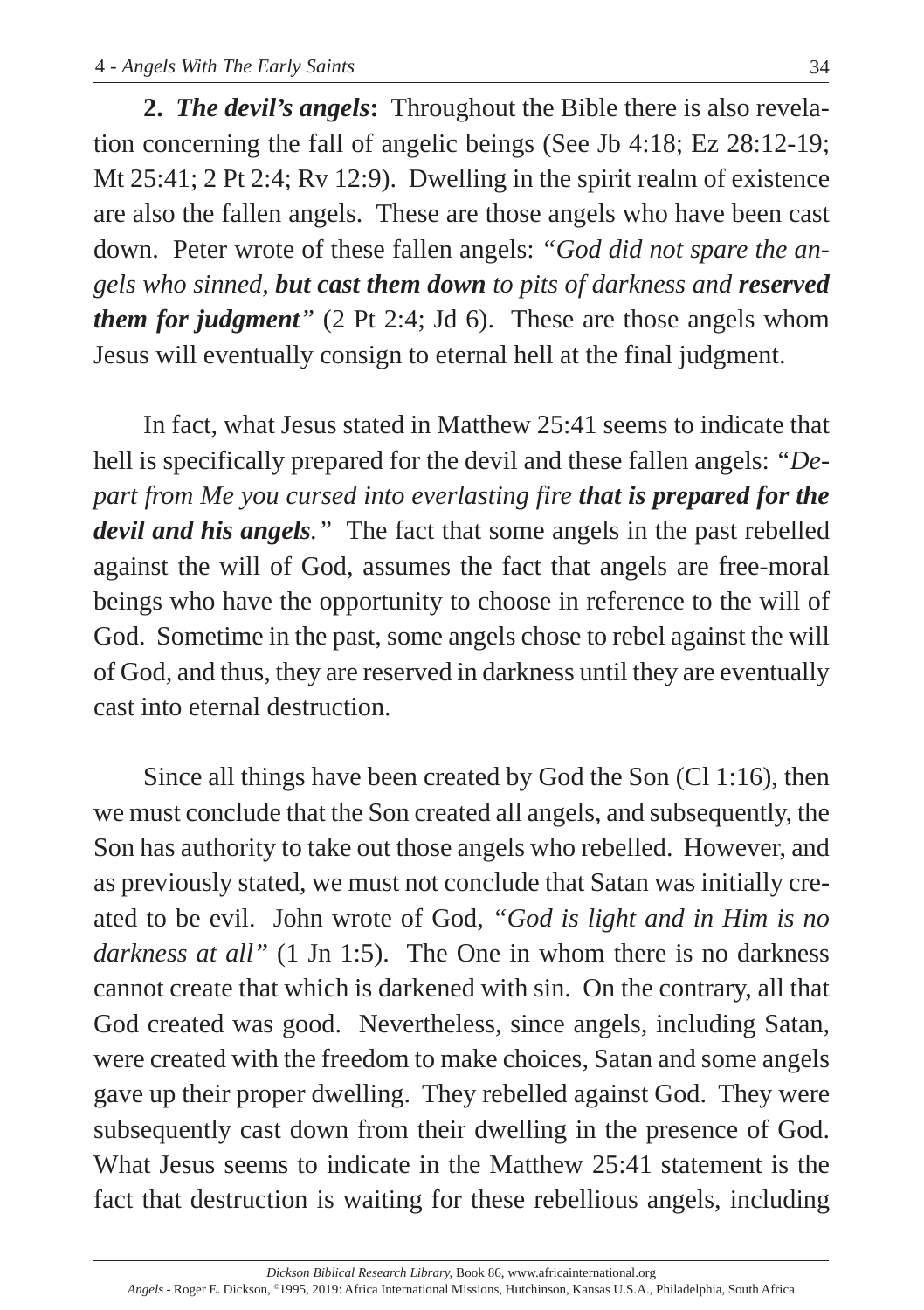their leader, Satan. Jesus will eventually say to all the wicked, *"Depart from Me you cursed into everlasting fire that is prepared for the devil and his angels."*

But before the coming condemnation of Satan and his angels, we must not assume that Satan's demons are freely roaming about among humans cursing and indwelling whomever they so choose. Those who believe this fail to understand the authority that Jesus presently has over all things, including the demonic world (See Mt 28:18; Ep 1:20- 22). Even during His earthly ministry in His lowered state in the flesh, demons were terrified of the authority of Jesus. On one occasion during His ministry, demons begged Jesus, *"that He not command them to go out into the abyss"* (Lk 8:30). When Jesus' disciples returned to Him after a mission trip, they said of their experience with demons, *"Lord, even the demons are subject to us in Your name"* (Lk 10:17). And then Jesus said, *"I saw Satan fall from heaven as lightning"* (Lk 10:18).

We must not forget that when Jesus ascended to His heavenly throne in order to reign over all things with all authority, demons were greatly restricted. This is the assurance that Paul gave to the Ephesians who lived in a culture of all sorts of supposed roaming spirits of the demonic world: *"He says, 'When He ascended on high, He led captivity captive and gave gifts to men'"* (Ep 4:8). So in view of His coronation at the right hand of God the Father, Jesus reminded the world, *"Now will the ruler of this world be cast out"* (Jn 12:31). If Jesus now exercises this authority over demons, then certainly He is in control of all angels. It is now that *"angels and authorities and powers"* have been made subject to Him (1 Pt 3:22).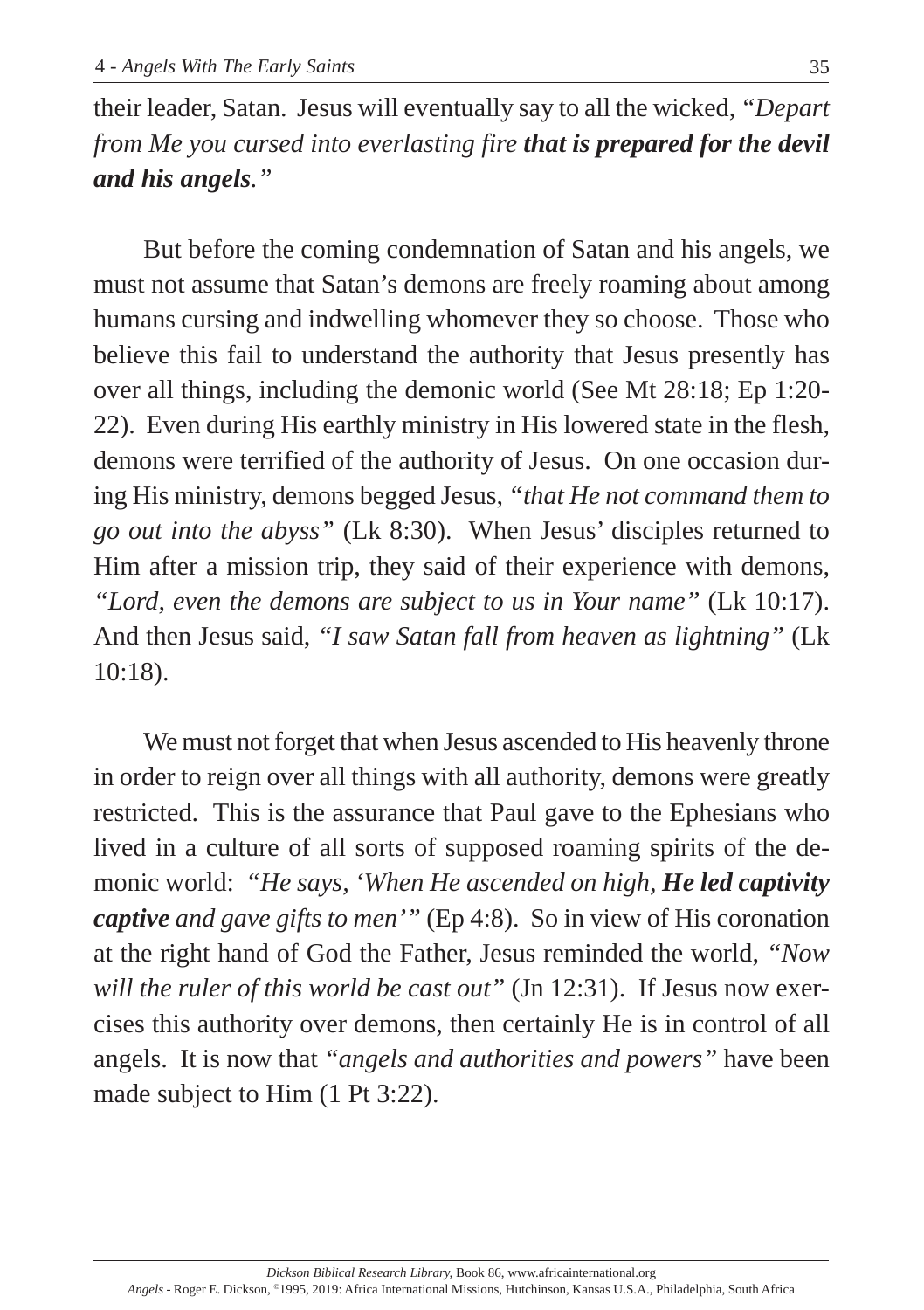# **B. Notation of angels in the epistles:**

Throughout the letters of the New Testament, several statements are made concerning angels. However, many of the statements are made with little explanation of who angels are. Angels just show up on the scene in the early history of the church. Why the Holy Spirit left us with little explanation is not difficult to understand. Our primary focus as Christians is on Jesus, not the Holy Spirit or angels. The Holy Spirit guided John to record the words of Jesus that when the Holy Spirit came after the ascension of Jesus, *"He* [the Holy Spirit]*,"* Jesus declared, *"will glorify Me, for He will take of Mine and will declare it to you"* (Jn 16:14).

The New Testament writers were inspired to mention angels in different contexts. However, at the same time, the inspired writers did not dwell on the subject of defining the character and nature of angels, nor their ministry on behalf of the saints. The Holy Spirit minimized this information in order that our focus as Christians not be diverted from the central theme of the gospel. The brevity of such information assumes that the Holy Spirit left us with our own imagination concerning the presence and ministry of angels in the lives of the New Testament characters. We would also conclude that the Spirit left us with the task of wondering how the angels would work past the close of the early beginning of the church.

Another thought for why the Holy Spirit left us with little explanation on this matter is in the fact that He wanted us to assume that God's normal work with the saints throughout history needs no further explanation. As we study the work of angels throughout the history of man in the Bible, God assumes that we will draw the conclusion that He has not parked His angels in reserve until the final day when Jesus comes.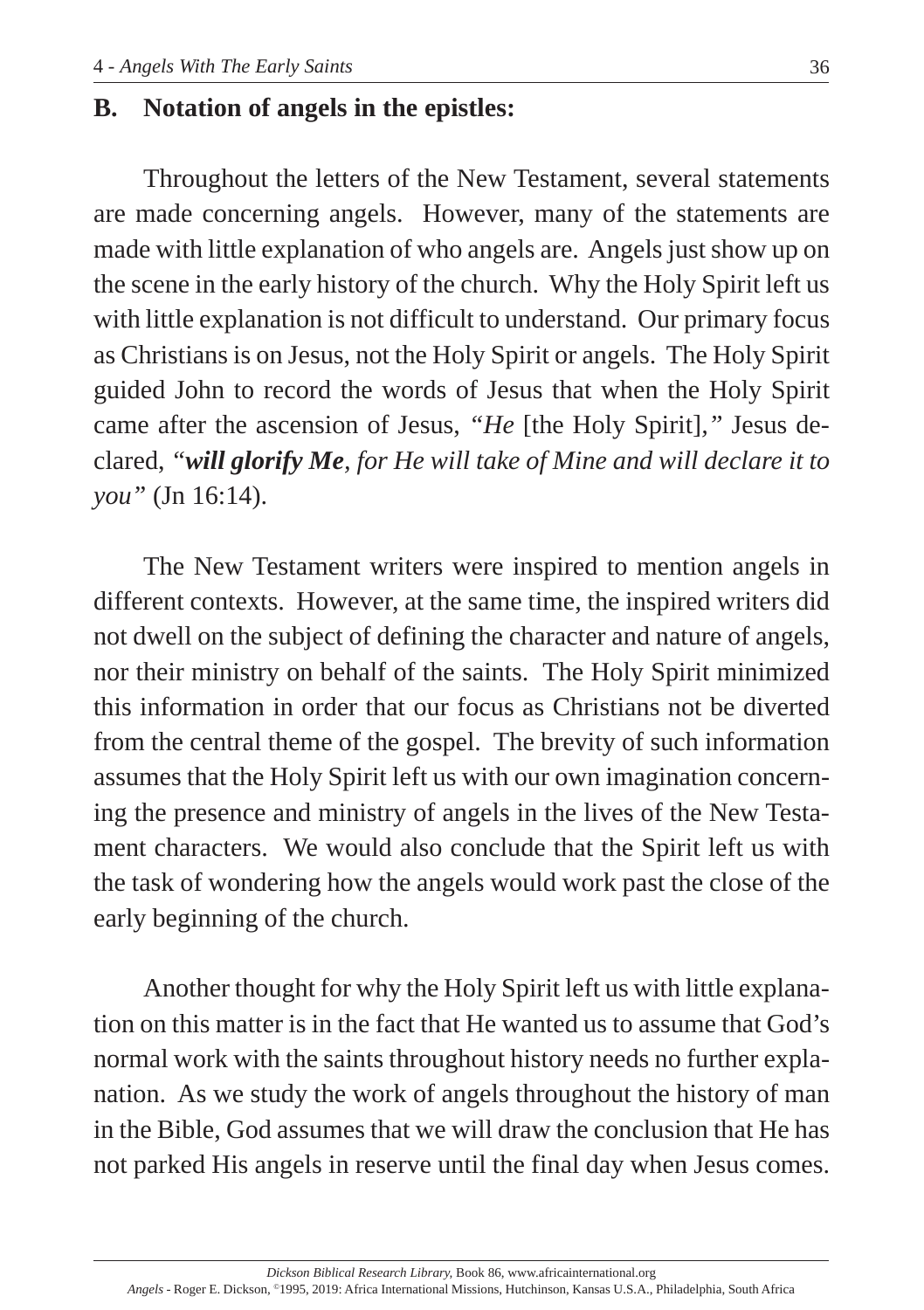Angels have not gone into retirement. They continue to work on behalf of the saints, though our perception of them and their work is not through our senses. Though they are not perceived, we must not conclude that they are inactive, or are not there. What the Holy Spirit wants us to imagine is that God continues to work through angels on special occasions. They are there, though just beyond our senses. Therefore, we would not be dogmatic about them being there.

In the Colossian epistle Paul attacked the Colossian disciples' tendency to worship angels. *"Let no man disqualify you of your reward by delighting in false humility and the worship of angels"* (Cl 2:18). When John fell down before an angel of God at the beginning of the visions of the book of Revelation, the angel said to him, *"Do not do that, for I am your fellow servant, and of your brethren the prophets, and of those who keep the sayings of this book. Worship God"* (Rv 22:8,9). Since no angel or man on earth has the right to receive the worship that is to be extended to God only, the angel before whom John fell quickly corrected the actions of John. The angel, under no circumstances, would accept worship from John.

From Paul's admonition in Colossians 2:18, and the event of John falling down before an angel who rebuked him for doing such, we would conclude that angels should never be worshiped. Angels themselves understand that worship is to be directed only toward God. If they accepted worship, then they would be in danger of being cast down to darkness to await the destruction of the final day (2 Pt 2:4).

Jesus now has authority over all angelic beings. He *"has gone into heaven and is at the right hand of God, angels and authorities and powers having been made subject to Him"* (1 Pt 3:22). Since Jesus is the King of kings and Lord of lords (1 Tm 6:15), then all those who are of His kingdom reign should be in submission to Him. And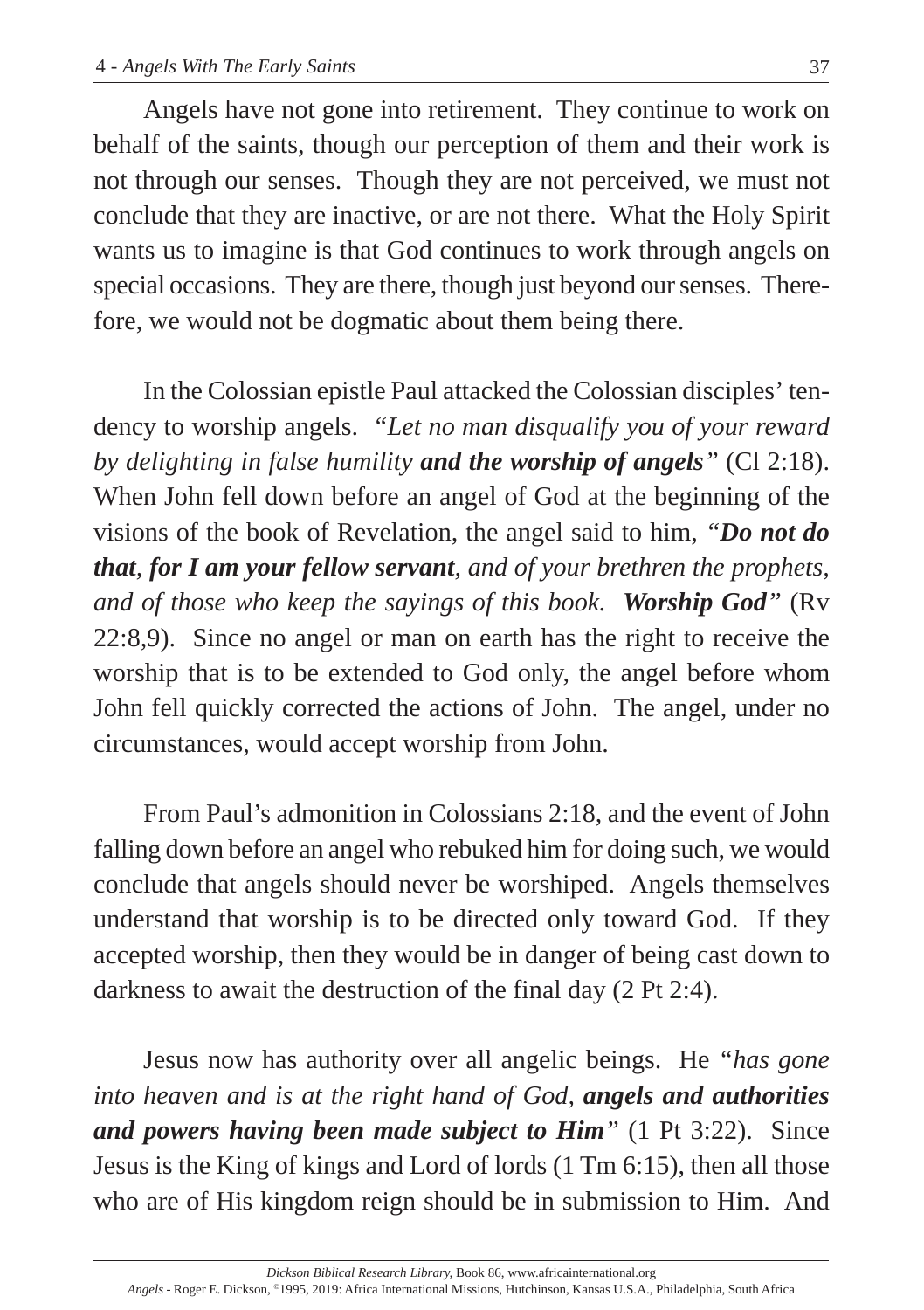since we reign with our King, then in the end, angels also will be subject to us. This seems to be what Paul indicated in 1 Corinthians 6:3 when he mentioned that the saints will judge angels (See Rm 5:17). It is for this reason also that angels watch in reference to the obedience of the saints.

Some sisters among the Corinthian disciples were uncovering their heads as a show of disrespect for authority in the culture. Since angels are aware of the behavior of the saints, Paul exhorted that the sisters continue wearing the symbol of submission in the culture. They should do this for the sake of the angels. Paul wrote in reference to the head covering, *"For this reason the woman ought to have a symbol of authority on her head because of the angels"* (1 Co 11:10).

Before the creation there were some angels who did not submit to the authority of their Creator. As a consequence, they were cast down from heavenly places and are now awaiting their just punishment in the fire and brimstone of hell (Mt 25:41). Paul wrote to some Corinthian sisters not to encourage any other angels to do what the rebellious angels did before the creation of the world.

Paul did not want those in Corinth, who had aligned themselves with Jesus as their King and Lord, to arrogantly rebel against the authority of God. In this sense, therefore, Paul could have been exhorting the women of Corinth to manifest continually a spirit of submission for the sake of the angels. Though the head covering in most cultures of the world today does not manifest a position of submission, such did in the culture of Corinth. The women of the time could thus reveal their submission by covering their heads. Nevertheless, in all situations today, the saints must give an example of submission as an example for angels. This thought was surely in the mind of Paul when he wrote, *"... submitting to one another in the fear of God"* (Ep 5:21).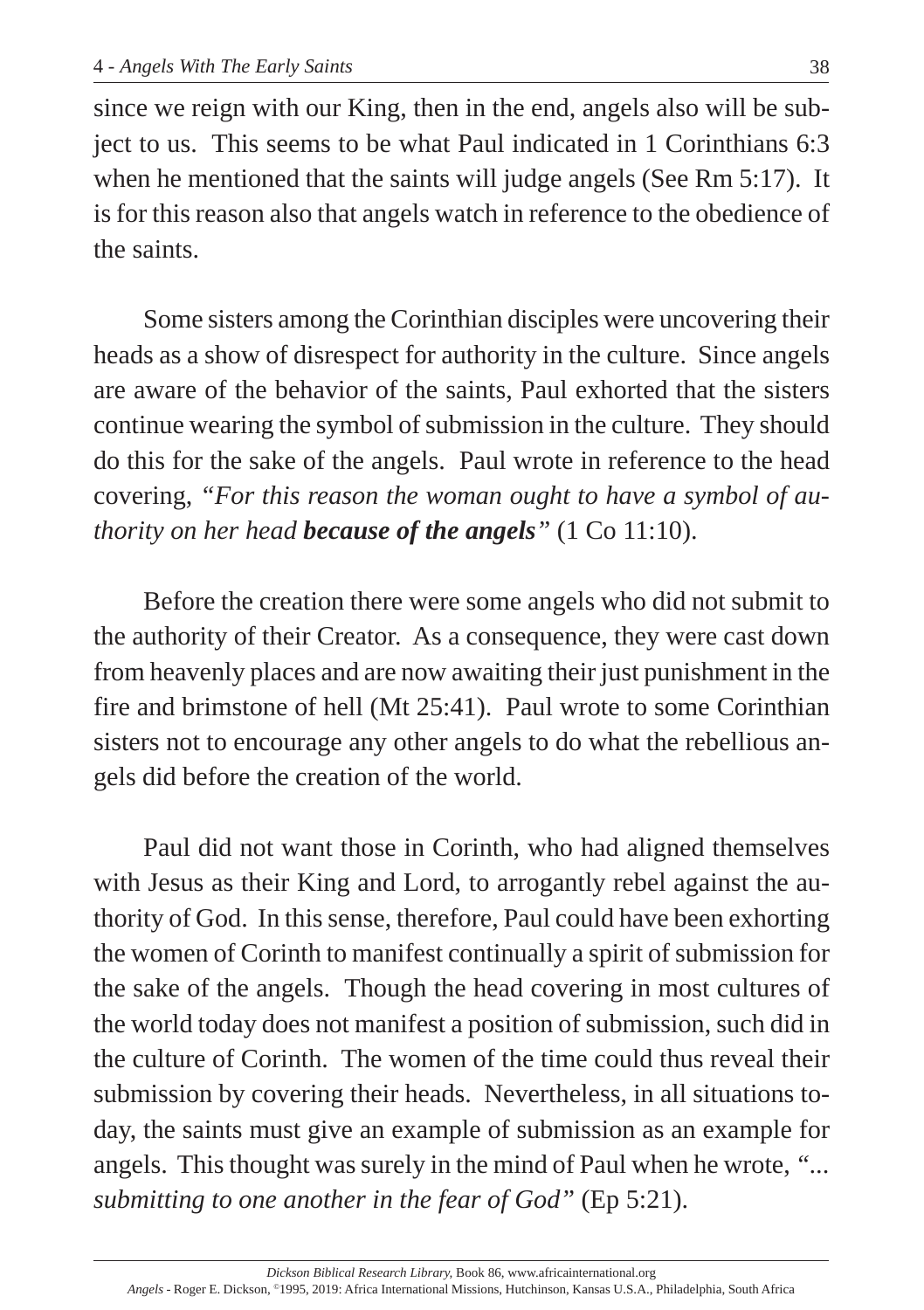Angels were often mentioned in the manifestation of the visions that came to John the apostle. Throughout the book of Revelation we are constantly reminded that angels played a key role in the Holy Spirit's work to reveal the visions to John. It is probably a personification that the word "angel" is used in reference to there being an angel for each of the seven churches of Asia (Rv 1:20). Therefore, it is not necessary to conclude that God assigns an angel to the collective group of disciples in every city throughout the world.

In the book of Revelation, John mentions the "angel of the waters" (Rv 16:5), the angel that "has power over fire" (Rv 14:18; see 7:1; 19:17), and the "angel of the abyss" (Rv 9:11). Mention is also made that there was war in the spiritual realm between Michael and his angels against the dragon and his angelic beings (Rv 12). As previously mentioned, the result of this war was that Satan was cast down. Whether or not this was a picture of what actually happened before creation, we are not told. Nevertheless, we could assume that John was given a vision of what actually happened before the creation in order to use what happened then to illustrate what happened in the spiritual realm at the cross of Jesus when the head of Satan was crushed (See Gn 3:15).

Before the coming of Jesus as the Messiah, a unique theology developed among the Jews concerning the existence and work of angels. Since there was a lack of an intercessory being who would function as Jesus eventually would, the Jews sought for mediators between God and man. This desire for mediators or intercessors led to a concerted effort on the part of Jewish theologians to exalt the place and work of angels between God and man. This exaltation of angels is revealed in the first arguments of the Hebrew writer in order to avert an apostasy of some Jewish saints back to Judaism. In the first two chapters of Hebrews, the writer made a contrast between the place and being of Jesus and that of angels. Throughout the first two chapters, the writer af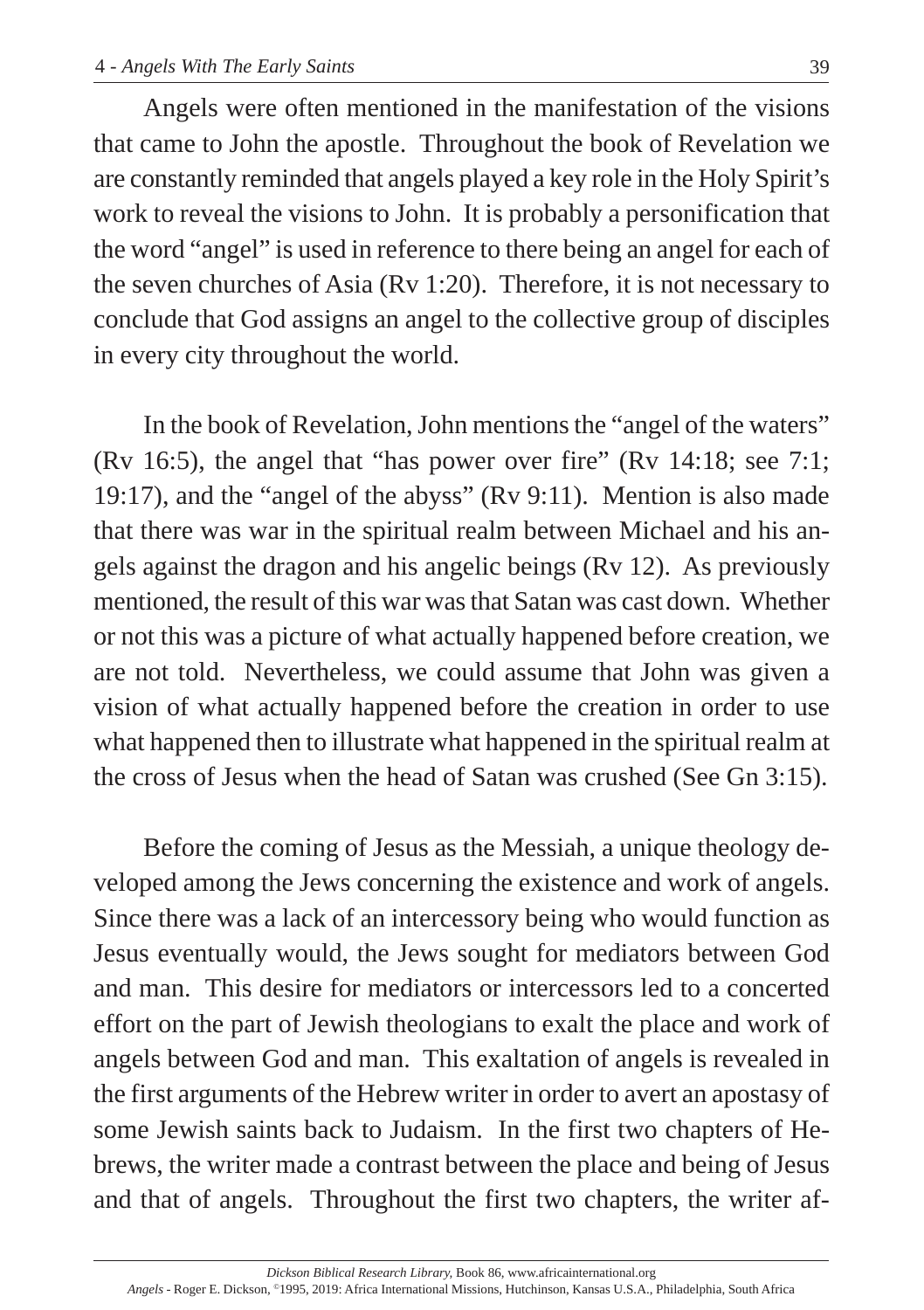firmed the proposition that was set forth in a question: *"But to which of the angels did He ever say, 'Sit at My right hand until I make Your enemies Your footstool'"?* (Hb 1:13). The fact was, at the time Hebrews was written, God never exalted any angel, especially to a position of authority.

Though our focus as Christians is to be solely on Jesus, this does not set aside our beliefs, and often speculations, concerning the presence and work of angels in the world today. Angels are still rejoicing over the repentance of sinners. Angels are still working as ministering spirits on behalf of those who will inherit eternal salvation. They are still before the throne of God, giving glory to God.

We are limited to a very small empirical world wherein we can only perceive that which exists through our senses. However, there is a world beyond our senses that is filled with the mystery of God. In this spiritual realm are angels who go about in order to service the needs of the saints. We can speculate concerning the ministry of these angels. We can imagine their presence and being. However, the limitations of our senses frustrates us from visually encountering these heavenly beings. We even say this with caution, since the Hebrew writer indicated that some have entertained angels without their knowledge thereof: *"Do not forget to entertain strangers, for by so doing some have unwittingly entertained angels"* (Hb 13:2).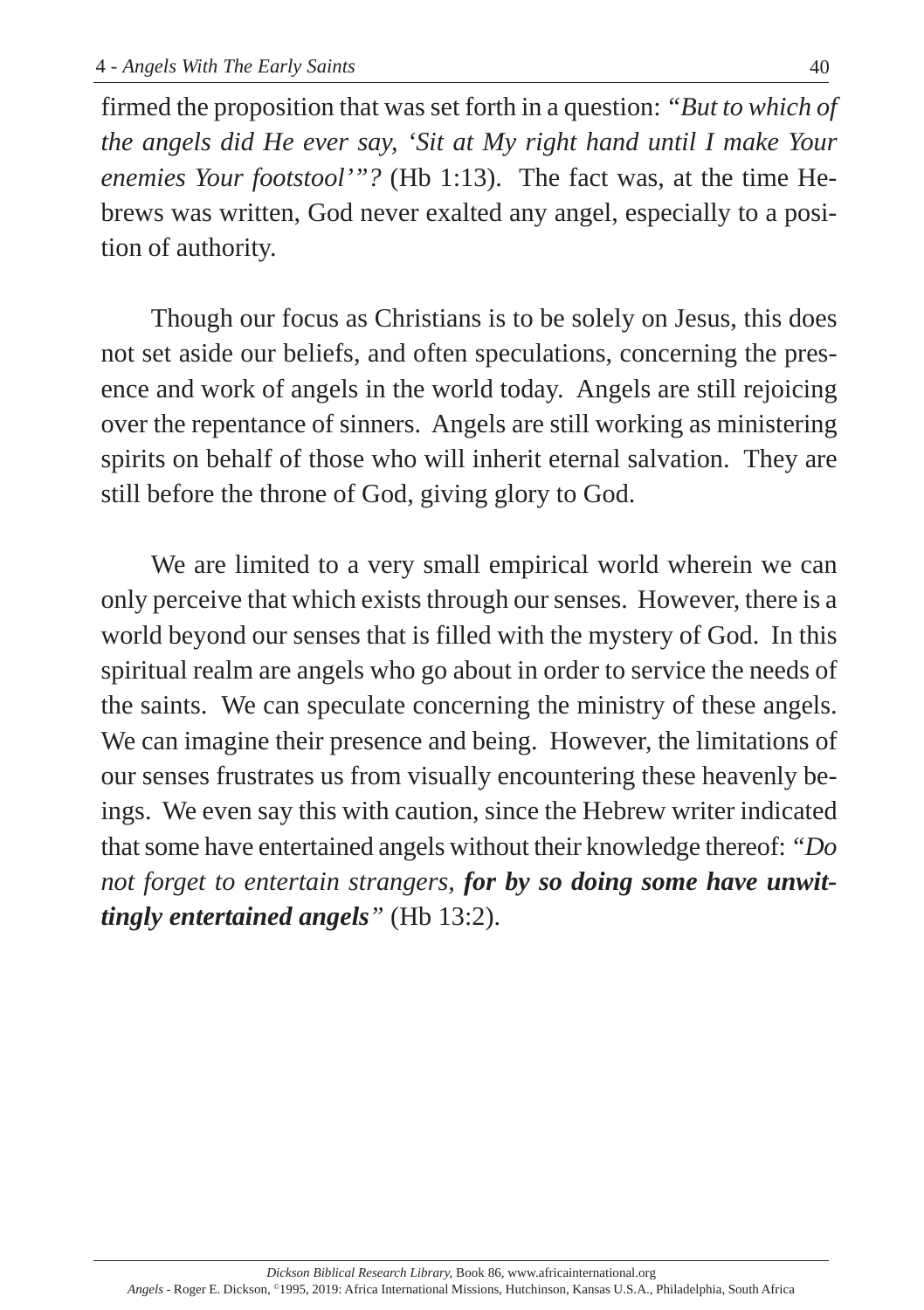#### **Other books by Roger E. Dickson Download free from The Biblical Research Library, www.africainternational.org**

| Book 1: Introduction To The Bible                                           |
|-----------------------------------------------------------------------------|
| Book 2: Biblical Interpretation                                             |
| Book 3: Sovereignty Of Deity                                                |
| Book 4: The Seedline Promise                                                |
| Book 5: Finding The Priceless Pearl                                         |
| Book 6: Law And Covenants                                                   |
| Book 7: The Gospel Covenant                                                 |
| Book 8: The Gospel World View<br>Book 9: The Gospel Reign Of The Son Of God |
|                                                                             |
| Book 10: The Judgments Of God                                               |
| Book 11: The Church In Eternity                                             |
| Book 12: God The Father                                                     |
| Book 13: God The Son                                                        |
| Book 14: God The Holy Spirit                                                |
| Book 15: The Promise Of The Holy Spirit                                     |
| Book 16: The Holy Spirit And The Early Church                               |
| Book 17: The Holy Spirit And The Church Today                               |
| Book 18: Satan And Demons                                                   |
| Book 19: Gospel Leadership                                                  |
| Book 20: Equipping The Saints                                               |
| Book 21: Developing Character                                               |
| Book 22: The Function Of Discipleship                                       |
| Book 23: Gospel Evangelism                                                  |
| Book 24: Authentic Church                                                   |
| Book 25: The Existence Of God                                               |
| Book 26: The Bible And Science                                              |
| Book 27: The Bible And Faith                                                |
| Book 28: Luke's Historical Defense Of Christianity                          |
| Book 29: Sectarian Denominationalism                                        |
| Book 30: Roman Catholicism                                                  |
| Book 31: Justified By Works                                                 |
| Book 32: Making Disciples In A Global Community                             |
| Book 33: 21st Century Restoration                                           |
| Book 34: Restoration!                                                       |
| Book 35: Worship God                                                        |
| Book 36: Worship Freely                                                     |
| Book 37: One Lord With All Authority Over All Things                        |
| Book 38: The Christ-Centered Faith                                          |
| Book 39: The Lord's Supper                                                  |
| Book 40: Fundamental Messages                                               |
| Book 41: Obedience To The Gospel                                            |
| Book 42: The Music Of The Church                                            |
| Book 43: Exercising Sobriety And Self-Control                               |
| <b>Dook 44: Expanimized Polician Varous Word, Pasad Eq.</b>                 |

- Book 44: *Experiential Religion Versus Word-Based Faith*
- Book 45: *Grace Response Versus Tithing By Law*

|                  | Book 46: The Religious Sectarian                    |
|------------------|-----------------------------------------------------|
|                  | Book 47: Fellowship And Unity Of The Organic Body   |
|                  | Book 48: The Cross-Centered Faith                   |
|                  | Book 49: Escape From Bondage                        |
|                  | Book 50: Perceptions And Postulations               |
|                  | Book 51: Our Faith - Our Salvation                  |
|                  | Book 52: His Grace - Our Faith                      |
|                  | Book 53: The Living Sacrifice                       |
|                  | Book 54: Committed To World Evangelism              |
|                  | Book 55: Organic Function Of The Body Of Christ     |
|                  | Book 56: The World As It Is                         |
|                  | Book 57: The Godly Giver                            |
|                  | Book 58: Thirsting For Word From God                |
|                  | Book 59: Following Jesus Into Glory                 |
|                  | Book 60: The Seven Flickering Flames Of Asia        |
|                  | Book 61: The Giants Among Us                        |
|                  | Book 62: Dead Preachers                             |
|                  | Book 63: New Creation                               |
|                  | Book 64: Character For Christ                       |
|                  | Book 65: The Power Of Many As One                   |
|                  | Book 66: The Last High Priest                       |
|                  | Book 67: Survivors                                  |
|                  | Book 68: Change For Growth                          |
|                  | Book 69: Building Eternal Relationships             |
|                  | Book 70: Inscriptions: Living The Word Of God       |
|                  | Book 71: Disciples Of Divinity                      |
| Book 72: Fasting |                                                     |
|                  | Book 73: The Gospel Of God's Heart                  |
|                  | Book 74: Implementing Gospel Living                 |
|                  | Book 75: It's All About Jesus                       |
|                  | Book 76: Escape From Religion                       |
|                  | Book 77: Rise And Fall Of Civilizations             |
|                  | Book 78: In Search Of The First Love                |
|                  | Book 79: Gospel Restoration                         |
|                  | Book 80: Solutions To The Problem                   |
|                  | Book 81: Tethered To Christ Through The Gospel      |
|                  | Book 82: The Gospel According To Hebrews            |
|                  | Book 83: Gospel Teacher                             |
|                  | Book 84: Gospel Teacher In Times Of Turmoil         |
|                  | Book 85: The Incarnational Journey Of God           |
| Book 86: Angels  |                                                     |
|                  | Book 87: Beginner's Road Map For Gospel Living Into |
|                  | Eternal Life                                        |

Plus commentaries on all the books of the Bible in the *Dickson Teacher's Bible,* at www.africainternational.org

*Angels* - Roger E. Dickson, ©1995, 2019: Africa International Missions, Hutchinson, Kansas U.S.A., Philadelphia, South Africa